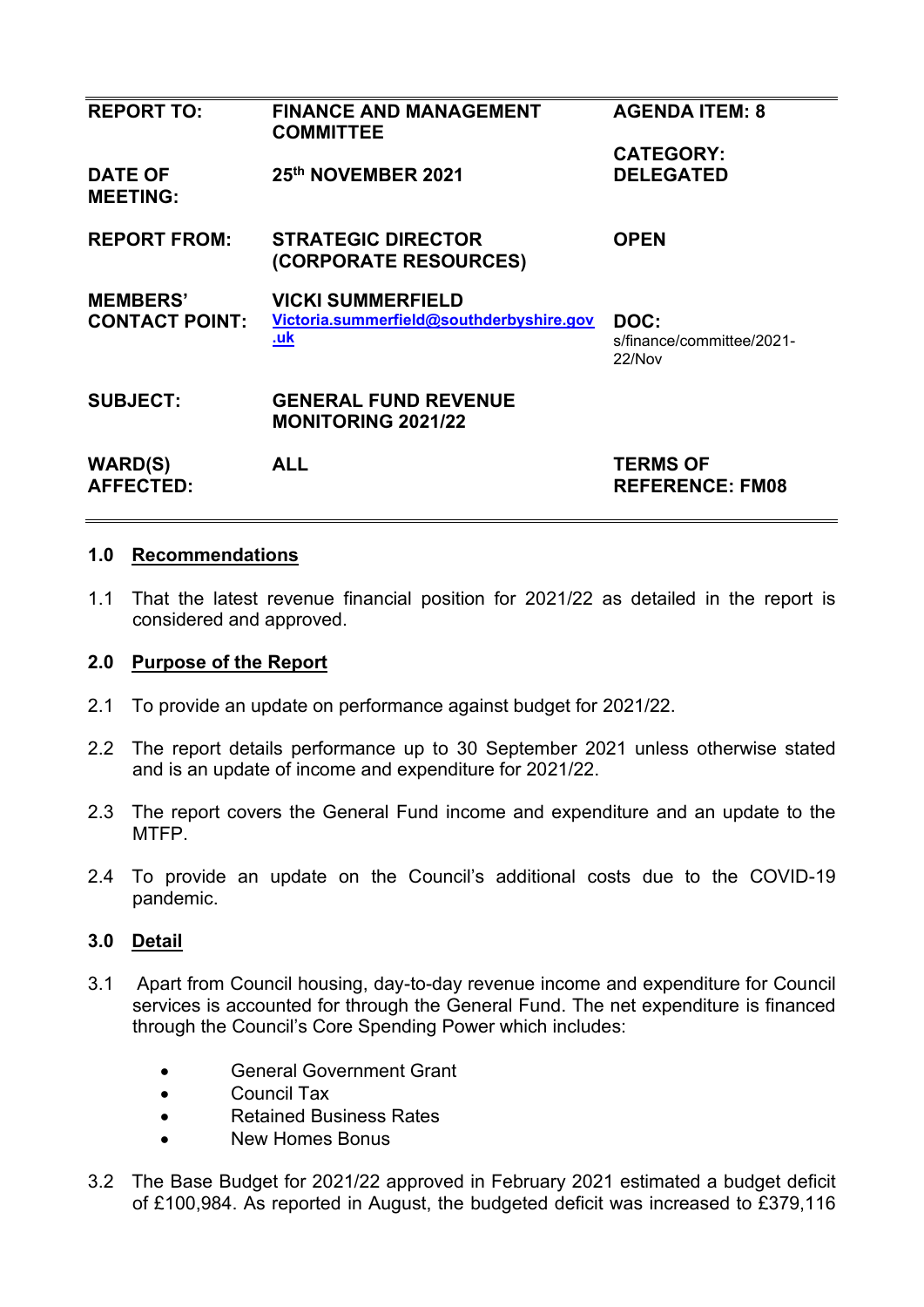due to a review of contingent sums. A further update has now been made due to the potential pay award for employees of £151,713 which is currently under negotiation for 2021/22. The deficit is now estimated at £530,289.

- 3.3 In November 2020, the Government published the Spending Review 2020. As part of the response to the economic impact of the COVID-19 pandemic, the Chancellor announced that public sector pay increases would be paused for 2021/22, with the exception of NHS staff.
- 3.4 Negotiations regarding public sector pay have been undertaken during 2021 and the National Employers have offered a settlement for the 2021/22 financial year. This has not yet been agreed by the Unions and is still in negotiation. Nothing was included in the MTFP for a pay award in 2021/22 after the Chancellor's announcement and the potential impact to the financial position is significant.
- 3.5 An update to the General Fund financial position as a result of the potential pay is listed within the MTFP in **Appendix 1**. This shows that the General Reserve Balance is now projected to be at approximately £833,408 by 2025/26, assuming projected deficits will be financed from General Reserves between 2021 and 2026. This balance is now below the minimum requirement of £1.5m. On these projections, the balance then falls into deficit by 2027 so the financial position needs to be kept under close review.
- 3.6 The biggest uncertainty remains future Government funding and further details are awaited ahead of the financial settlement for 2022/23.

|                                 | <b>Budget</b><br>£ | <b>Projection</b><br>£ | <b>Projection</b><br>£ | <b>Projection</b><br>£ | <b>Projection</b> | <b>Projection</b><br>£ |
|---------------------------------|--------------------|------------------------|------------------------|------------------------|-------------------|------------------------|
|                                 | 2021.22            | 2022.23                | 2023.24                | 2024.25                | 2025.26           | 2026.27                |
| RESERVE BALANCE B/FWD           | $-13,193,524$      | $-11,614,027$          | $-9,706,039$           | $-7,108,402$           | $-4,180,307$      | $-833,408$             |
| NET SERVICE EXPENDITURE         | 13,738,682         | 14,211,376             | 14,590,431             | 14,958,492             | 15,349,963        | 15,769,070             |
| <b>CONTINGENT SUMS</b>          | 511,802            | 683,367                | 898,116                | 821,101                | 849,985           | 888,125                |
| <b>TOTAL PROJECTED SPENDING</b> | 14,250,484         | 14,894,743             | 15,488,547             | 15,779,593             | 16,199,947        | 16,657,195             |
| <b>TOTAL FINANCING</b>          | $-13,720,196$      | $-13,503,754$          | $-13,406,910$          | $-13,366,498$          | $-13,374,548$     | $-13,675,822$          |
| <b>CAPITAL CONTRIBUTIONS</b>    | 1,049,208          | 517,000                | 516,000                | 515,000                | 521,500           | 528,000                |
| <b>DEFICIT FOR THE YEAR</b>     | 1,579,497          | 1,907,989              | 2,597,637              | 2,928,095              | 3,346,899         | 3,509,373              |
| <b>RESERVE BALANCE C/FWD</b>    | $-11,614,027$      | $-9,706,039$           | $-7,108,402$           | $-4,180,307$           | $-833,408$        | 2,675,965              |

3.7 A summary of the current MTFP position is listed in the following table.

3.8 Contingent sums held within the MTFP are detailed in the following table.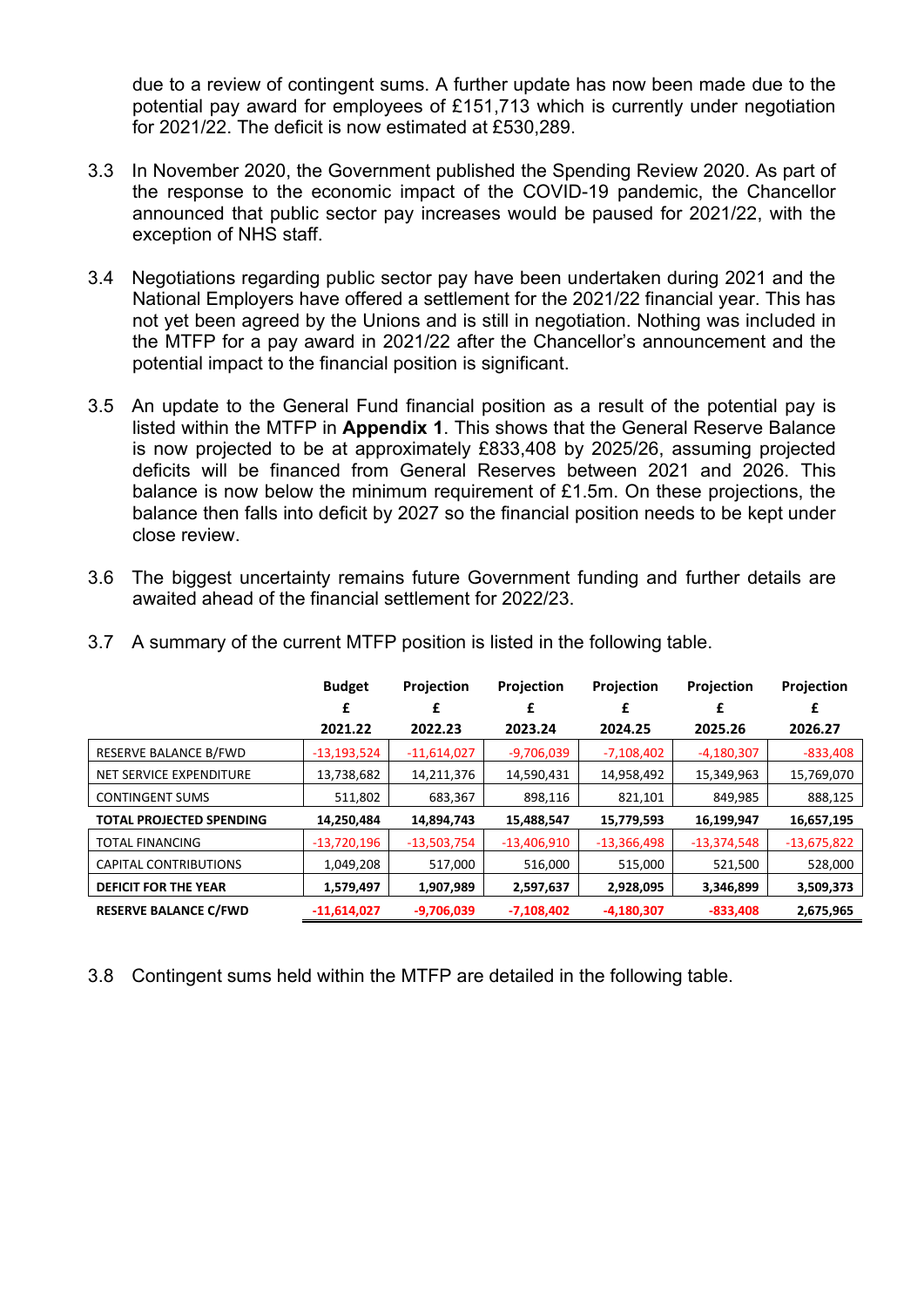|                                              | £         |
|----------------------------------------------|-----------|
| Provision for "off-payroll" payments         | 10,000    |
| <b>Waste Collection and Recycling</b>        | 50,000    |
| Potential Pay Award                          | 151,173   |
| Growth                                       | 32,630    |
| Pension Earmarked Reserve Drawdown           | $-41,122$ |
| <b>Administration of Child Care Vouchers</b> | 1,750     |
| Licensing Post Upgrade                       | 2,445     |
| PCI Compliance                               | 17,235    |
| <b>Payroll Service Outsourcing</b>           | 32,376    |
| <b>Parish and Concurrent Functions</b>       | 13,488    |
| Local Plan Provision                         | 15,000    |
| Temporary Post Adjustments                   | $-16,447$ |
| <b>Operational Services Growth</b>           | 243,274   |
| Total                                        | 511,802   |

### **Position as at September 2021**

3.9 A summary of the financial position for the year compared to the Base Budget for each Policy Committee is shown in the following table.

### **COMMITTEE SUMMARY - BUDGET MONITORING SEPTEMBER 2021**

|                                               |                  | <b>ANNUAL</b> | <b>RESERVES</b> |           |                      |
|-----------------------------------------------|------------------|---------------|-----------------|-----------|----------------------|
|                                               | <b>Full Year</b> | Projected     | Projected       |           | <b>Net</b><br>effect |
| <b>REVENUE</b>                                | <b>Budget</b>    | Actual        | Variance        | Earmarked | on GF                |
|                                               | £                | £             | £               | £         | £                    |
| <b>Environmental and Development Services</b> | 6,227,089        | 6,154,602     | 72,487          | 51,101    | 21,386               |
| Housing and Community Services                | 2,650,462        | 2,181,328     | 469,134         | 477,810   | $-8,676$             |
| Finance and Management                        | 6,038,722        | 3,366,555     | 2,672,168       | 2,427,553 | 244,616              |
| <b>TOTAL</b>                                  | 14,916,273       | 11,702,484    | 3,213,789       | 2,956,464 | 257,326              |

**Summary by Policy Committee** 

- 3.10 The above table shows that net expenditure is expected to be £3,213,789 lower than budget but transfers to Earmarked Reserves of £2,956,464 due to grant income and external contributions received under Section 106 agreements for projects which stretch beyond the current financial year are required. This funding is transferred to specific reserves and drawn down to finance expenditure when it is incurred.
- 3.11 Excluding transfers to specific reserves, the above table shows that based on current spending, there is a projected decrease in expenditure across services of approximately £257,326 which would reduce the overall deficit noted at 3.2.
- 3.12 An analysis by the main service areas is shown in the following table with more detail by specific cost centre included in **Appendix 2**.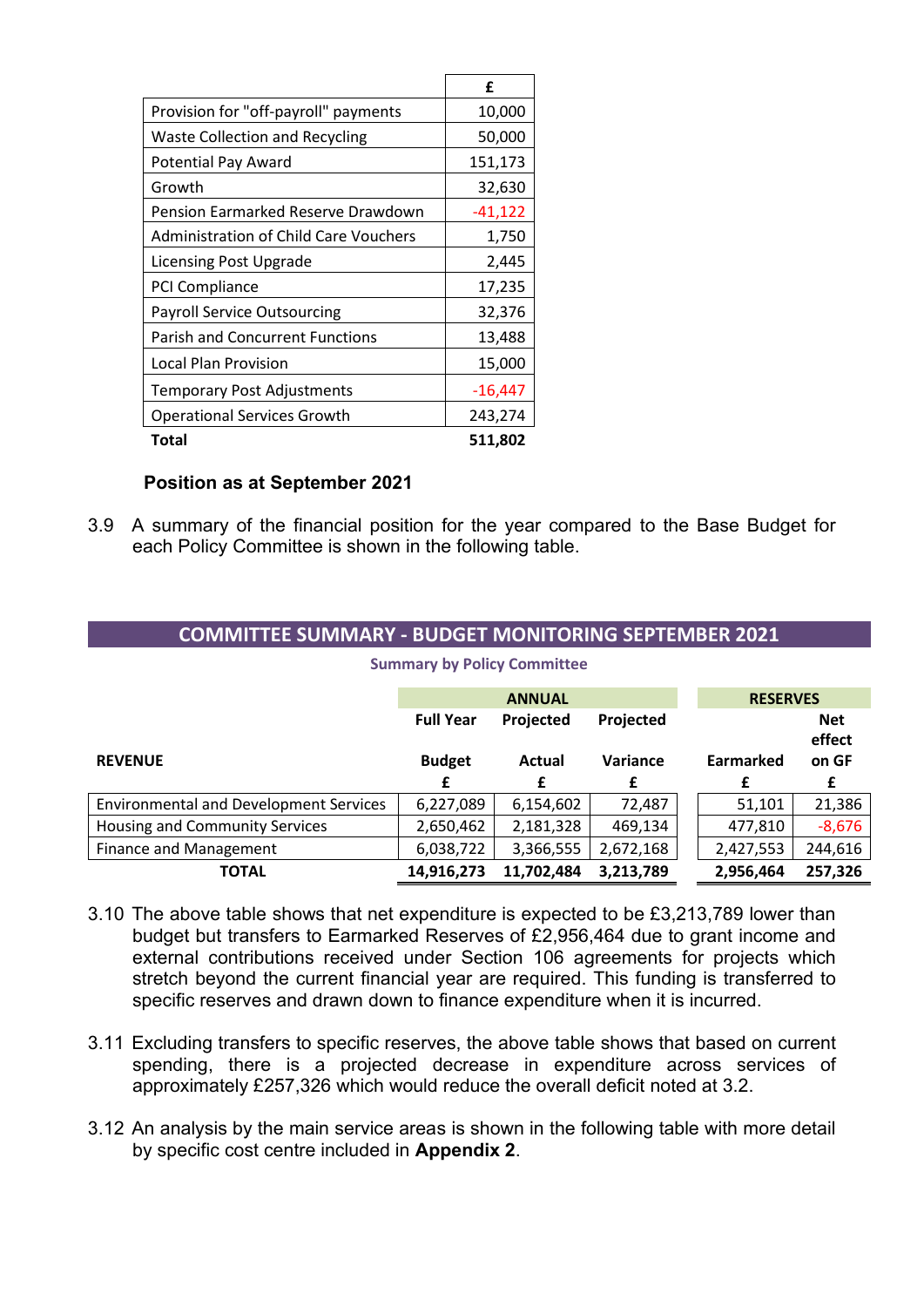# **COMMITTEE SUMMARY - BUDGET MONITORING SEPTEMBER 2021**

|                                                |                  | <b>ANNUAL</b> | <b>RESERVES</b> |           |                      |
|------------------------------------------------|------------------|---------------|-----------------|-----------|----------------------|
|                                                | <b>Full Year</b> | Projected     | Projected       |           | <b>Net</b><br>effect |
| <b>REVENUE</b>                                 | <b>Budget</b>    | Actual        | Variance        | Earmarked | on GF                |
|                                                |                  | £             | £               | £         | £                    |
| Economic Development                           | 344,350          | 343,947       | 403             | 0         | 403                  |
| <b>Environmental Services</b>                  | 809,185          | 794,931       | 14,254          | 153       | 14,101               |
| Highways & Parking                             | 61,801           | 56,348        | 5,453           | 0         | 5,453                |
| Licensing & Land Charges                       | $-1,566$         | 127,031       | $-128,598$      | 0         | $-128,598$           |
| Planning                                       | 638,628          | 474,830       | 163,798         | 33,000    | 130,798              |
| <b>Street Scene</b>                            | 1,194,076        | 1,125,838     | 68,239          | 17,948    | 50,291               |
| Waste & Transport                              | 3,180,615        | 3,231,677     | $-51,062$       | 0         | $-51,062$            |
| <b>Community Development &amp; Support</b>     | 698,302          | 688,088       | 10,214          | 11,950    | $-1,736$             |
| <b>Recreational Activities</b>                 | 152,990          | 158,386       | $-5,397$        | 0         | $-5,397$             |
| Leisure Centres & Community Facilities         | 757,807          | 424,455       | 333,353         | 331,305   | 2,047                |
| Parks & Open Spaces                            | 577,272          | 576,948       | 324             | 0         | 324                  |
| <b>Private Sector Housing</b>                  | 464,091          | 333,451       | 130,640         | 134,555   | $-3,915$             |
| <b>Central Support Services</b>                | 4,075,360        | 4,006,725     | 68,635          | 6,772     | 61,863               |
| Corporate & Democratic Costs                   | 534,770          | 509,771       | 24,998          | 0         | 24,998               |
| Elections & Registration                       | 228,425          | 186,605       | 41,820          | $\Omega$  | 41,820               |
| Parishes, Interest, S106 Receipts & Provisions | 769,221          | $-1,630,470$  | 2,399,691       | 2,378,281 | 21,411               |
| <b>Estate Management</b>                       | $-245,318$       | $-284,009$    | 38,691          | $\Omega$  | 38,691               |
| Revenues & Benefits                            | 676,265          | 577,932       | 98,333          | 42,500    | 55,833               |
|                                                | 14,916,273       | 11,702,484    | 3,213,789       | 2,956,464 | 257,326              |

**Summary by Service Area** 

3.13 The main reasons for the projected variance are summarised in the following table and detailed in the commentary.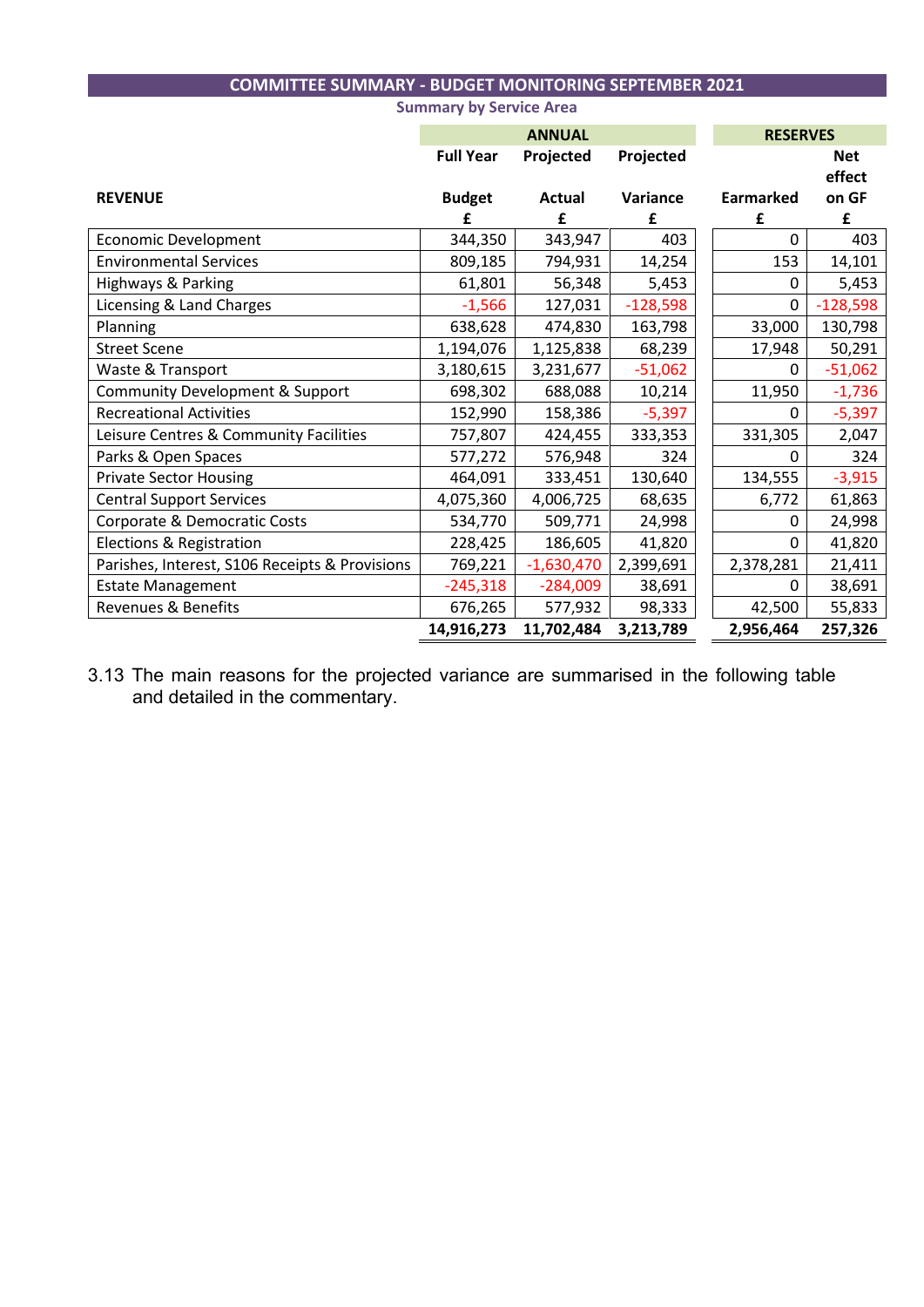#### **GENERAL FUND VARIANCE TO BUDGET SEPTEMBER 2021**

|                                                    | £'000    |
|----------------------------------------------------|----------|
| Salary savings (vacancies, maternity etc.) - E&D   | 796      |
| Salary savings (vacancies, maternity etc.) - F&M   | 203      |
| Salary savings (vacancies, maternity etc.) - H&C   | 155      |
| <b>Total Employee</b>                              | 1,154    |
| <b>Increased Planning Fee Income</b>               | 167      |
| <b>Waste Disposal</b>                              | 150      |
| <b>Election Savings</b>                            | 42       |
| Professional Fees - Finance and NNDR Collection    | 40       |
| <b>Commercial Income</b>                           | 28       |
| Investment Income                                  | 21       |
| Unbudgeted Grant Income                            | 16       |
| <b>Extra Refuse Collections</b>                    | 10       |
| <b>PSAA Audit Rebate</b>                           | 8        |
| Members Allowance, Room Hire and Training          | 8        |
| <b>Total Favourable Variances</b>                  | 1,644    |
| Responsive Tree Works in Churchyards               | -6       |
| <b>Emergency Fire Support and Flood Mitigation</b> | -8       |
| <b>Bank Charges</b>                                | $-10$    |
| <b>Freighter Parking Charges</b>                   | $-12$    |
| Legal Support for Tender                           | $-12$    |
| <b>Recycling Calendars</b>                         | $-13$    |
| Telephone and Data Charges                         | $-14$    |
| <b>Bin and Sack Purchases</b>                      | $-15$    |
| <b>Head of Service Recruitment</b>                 | $-17$    |
| <b>PWC Vision Reform</b>                           | -19      |
| Fuel                                               | $-20$    |
| <b>Vehicle Spare Parts</b>                         | $-30$    |
| <b>Vehicle Hire</b>                                | $-84$    |
| <b>Agency and Consultancy Costs</b>                | $-1,123$ |
| Other Variances (net)                              | -4       |
| <b>Total Adverse Variances</b>                     | $-1,387$ |
| TOTAL - OVERALL PROJECTED VARIANCE                 | 257      |

3.14 Salary savings in year relate to vacancies and maternity but these savings are mainly offset by agency and consultancy to support services. Recruitment costs of £17k for the new Head of Culture and Community Services were not budgeted for but are partially offset by a saving of £7k for the vacancy within Community Centres. The following table shows the expected costs and savings on staffing in year.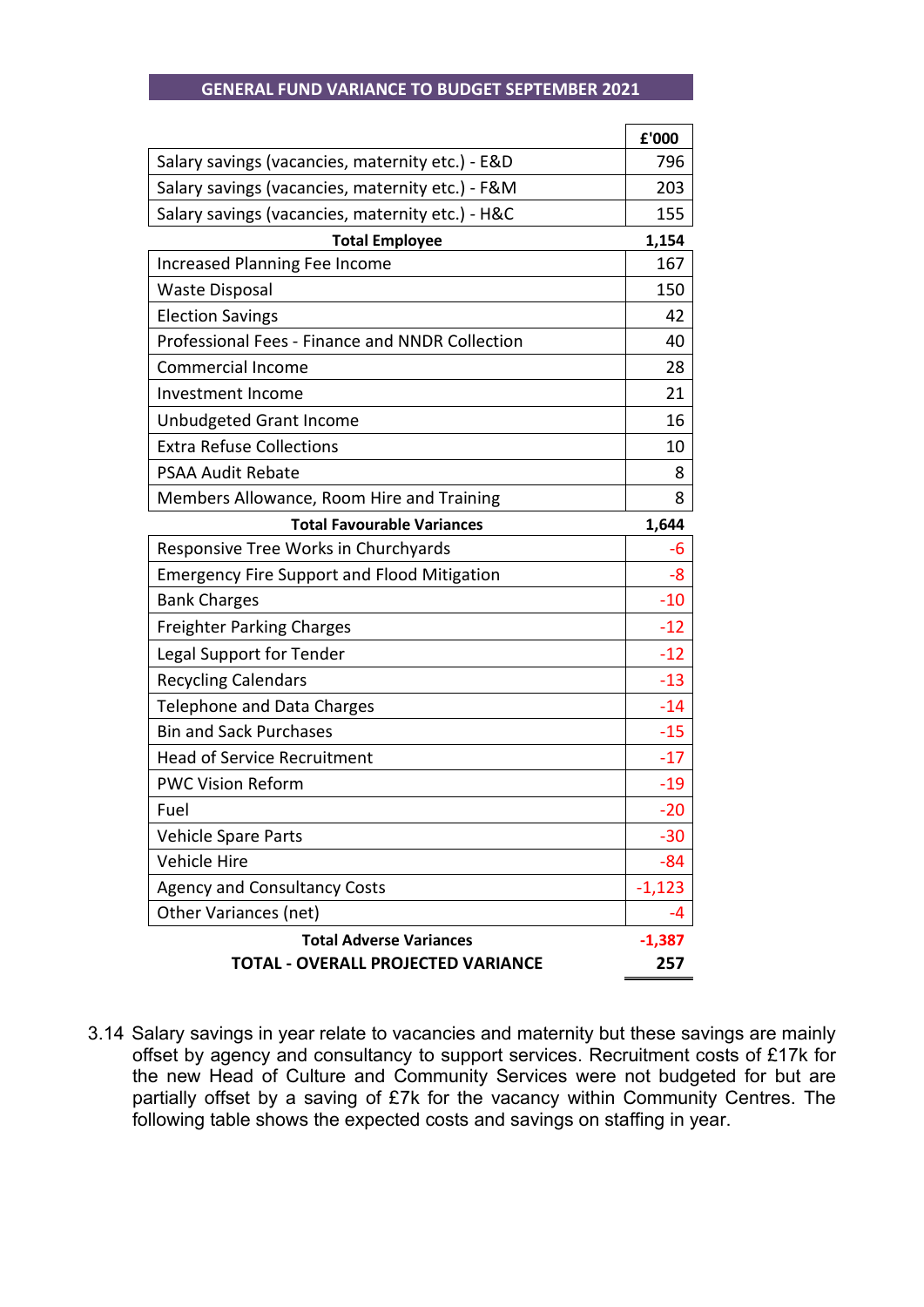|                                       | <b>Employee</b><br><b>Saving</b><br>£'000 | <b>Agency</b><br>Cost<br>£'000 | Variance<br>£'000 |                               |
|---------------------------------------|-------------------------------------------|--------------------------------|-------------------|-------------------------------|
| Recycling                             | 330                                       | $-390$                         | $-60$             | Recruitment in progress       |
| Parks and Open Spaces                 | 120                                       | $-117$                         | 3                 | Recruitment in progress       |
| <b>Street Scene</b>                   | 106                                       | $-51$                          | 55                | Recruitment in progress       |
| Planning                              | 95                                        | $-136$                         | $-41$             | Vacancies                     |
| Direct Services Administration and    |                                           |                                |                   |                               |
| Management                            | 81                                        | $-78$                          | 3                 | Recruitment in progress       |
| Legal                                 | 69                                        | $-26$                          | 47                | Recruitment in progress       |
|                                       |                                           |                                |                   | Vacancies - Lichfield DC      |
| Land Charges                          | 61                                        | $-180$                         | $-119$            | supporting                    |
| <b>Revenues and Customer Services</b> | 58                                        | 0                              | 58                | Vacancies                     |
| <b>Economic Development</b>           | 53                                        | $-54$                          | $-1$              | Vacant post                   |
| Waste and Transport                   | 47                                        | $-30$                          | 17                | Vacancy plus sickness         |
| <b>Property and Public Buildings</b>  | 38                                        | $-2$                           | 36                | Vacancies                     |
| Democratic                            | 29                                        | 0                              | 29                | Long-term sickness            |
| Organisational Development            | 28                                        | $-5$                           | 23                | Vacancy recruited             |
| Rosliston                             | 22                                        | $-13$                          | 9                 | Vacant post                   |
| Environmental                         | 14                                        | $-6$                           | 8                 | Vacancy recruited             |
| <b>Community Centres</b>              | 12                                        | -5                             | 7                 | Vacant post                   |
| Licensing                             | 10                                        | $-24$                          | $-14$             | Maternity cover               |
| <b>Business Change</b>                | 4                                         | -6                             | $-2$              | Long-term sickness            |
| Finance                               | $-23$                                     | 0                              | $-23$             | Professional fees offset cost |
|                                       | 1,154                                     | $-1,123$                       | 35                |                               |

### **Favourable Variances**

- 3.15 Planning applications are significantly higher than forecast and have picked up considerably in the past few months after a lower number during 2020/21. There is no slowdown in applications expected at this stage.
- 3.16 Contributions from Derbyshire County Council are higher than budget on waste disposal due to higher levels of green waste and recycling due to the pandemic. This is in line with the outturn position in 2020/21 where higher levels of income were seen due to stock piling of food during the pandemic. Extra collections are also higher than budget in line with the receipt for waste disposal but an increase in provision of bins and sacks more than offsets this additional income.
- 3.17 In additional to the increased income for waste disposal, the costs of recycling were over accrued at the year-end resulting in any costs received in 2021/22 being offset against the accrual. This will leave a favourable variance for the first half of the year at approximately £60k which is included within the £150k favourable variance noted in the table at 3.12.
- 3.18 Savings are expected on Conducting Elections (£22k) and Registration of Electors (£20k). Grant income of £31k was received for COVID safe practices during the recent elections of which costs of only £9k have been incurred. Changes to the canvas has also been implemented resulting in no casual staffing costs.
- 3.19 Professional fee savings are being seen in Finance (£38k) due to the payroll service remaining in-house at this stage. Costs are being incurred for the unbudgeted payroll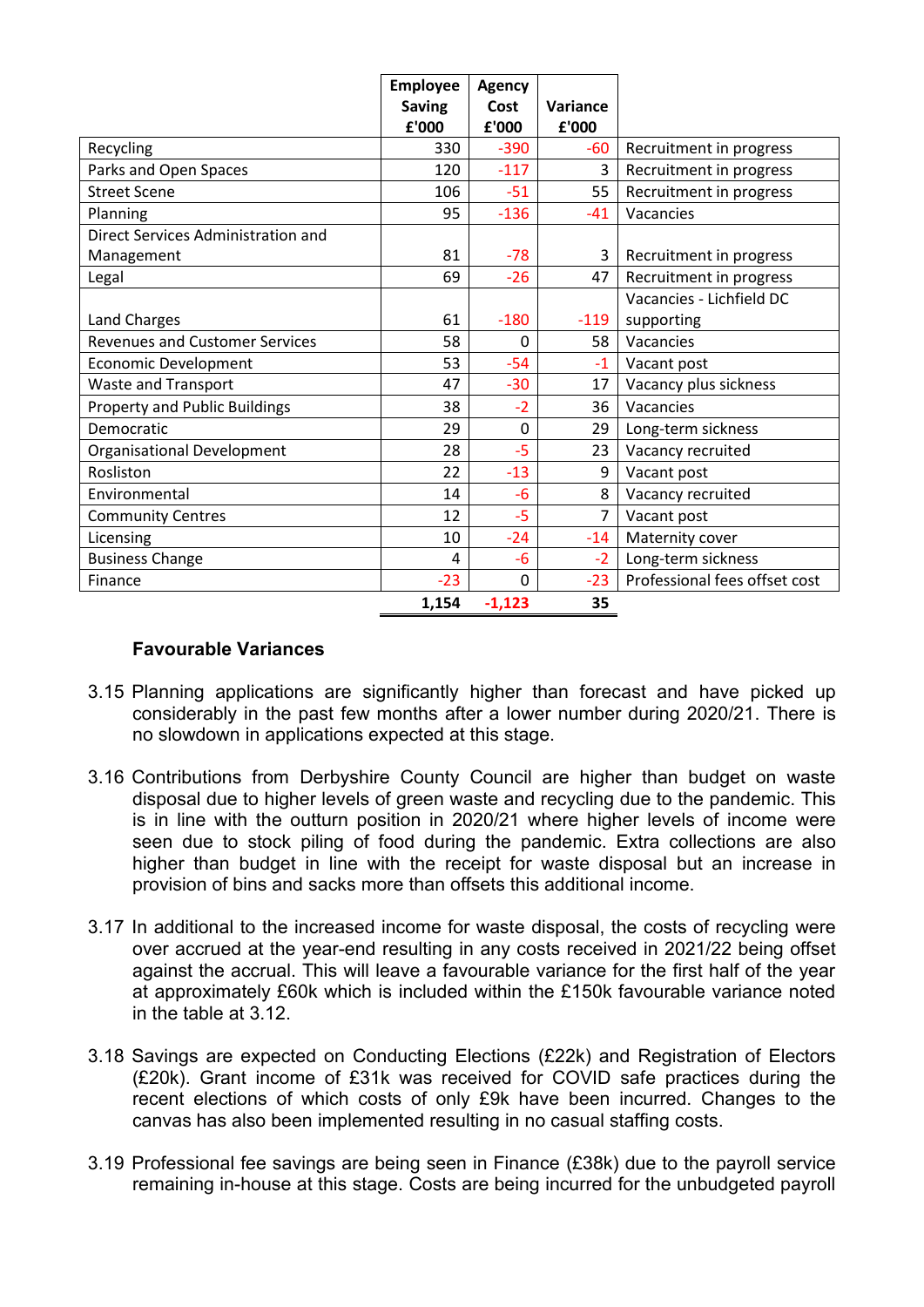post, but this is covered by the saving. An additional saving of £2k is also being seen in NNDR Collection due to over budgeting for expected costs.

- 3.20 Income from letting industrial units (£18k) and collection of trade waste (£10k) are exceeding budget. This is not expected to alter at this stage but is being kept under review in light of potential business failures due to the pandemic.
- 3.21 Investment income is greater than budget due to the large value of cash deposits held by the Council. £4m is currently invested in a longer-term high interest account with an average return of 4%. The budget for investment income is prudently based on a low interest receivable percentage and is therefore likely to exceed the budget.
- 3.22 Grant income has been received for the administration of Housing Benefits. Costs have already been incurred against this sum in year due to resourcing for changes brought on by the pandemic but the remaining balance of £16k is expected to be surplus.
- 3.23 Savings are being made due to vacancies and training costs for elected Members. It is expected that costs will be incurred as the year progresses with a small saving overall.
- 3.24 Public Sector Audit Appointments have issued a rebate of £8k to the Council which was unbudgeted.

### **Adverse Variances**

- 3.25 Emergency tree works have been undertaken in churchyards to ensure health and safety measures are in place (£8k) and other emergency works on flood mitigation in Melbourne and equipment for a serious fire in Hilton have also been required (£6k).
- 3.26 Due to the additional number of transactions being processed through the Council's bank account, higher costs than budgeted are being incurred. These costs are covered however by the increase in investment income.
- 3.27 Recycling costs have been incurred for the annual calendars which was unbudgeted. Additional costs for fuel in excess of the budget approved in August (£20k) are being seen and costs for parking of the Recycling freighters are being incurred due to there being no room at the Depot to store the vehicles overnight. This cost is expected to continue. Legal charges were also incurred for support for the tender for the new recycling contract (£12k).
- 3.28 Costs in excess of the budget are being seen on mobile and land line telephones. Mobile data usage (£7k) has increased over the last 18 months due to working from home and the Council is incurring additional line charges for the land lines (£7k). This is currently under investigation.

### **Risk Areas**

### **Recycling Contract**

3.29 As reported in early August to the Committee, the recycling service went out to tender during 2021 and three contractors were appointed for bulking, transportation and disposal of waste with the Council's Operational Services team to continue with recycling collection.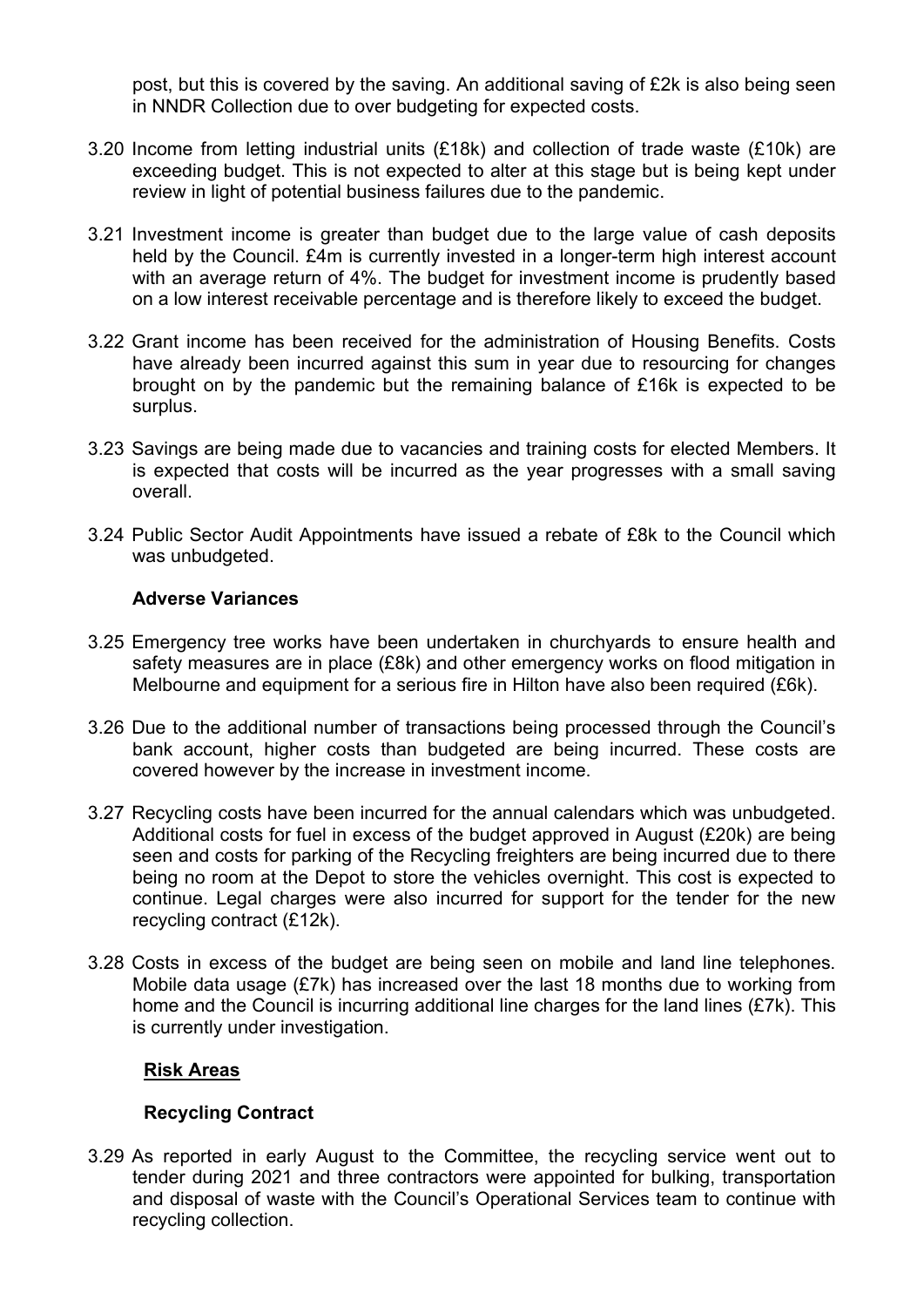- 3.30 The approval includes a risk share of the sales price of materials disposed of by the two main contractors. Sales prices are determined and based on the Letsrecycle.com website and full analysis of the risk was presented to the Committee in August.
- 3.31 Although the contract and revised way of working did not officially start until 7 October 2021, the table below confirms how the Council would have performed on income generation in the first quarter had the change to service delivery occurred at the start of the financial year.

| <b>Quarter 1</b>               | <b>Tonnes</b> | £         |
|--------------------------------|---------------|-----------|
| Mixed papers                   | 725.68        | $-61,442$ |
| Aluminium cans                 | 55.00         | $-46,865$ |
| Steel cans                     | 101.21        | $-19,208$ |
| Clear blue PET                 | 0.72          | $-173$    |
| <b>HDPE</b> natural            | 281.73        | $-66,193$ |
| PTT - pots, tubs, trays        | 0.00          |           |
| Glass                          | 969.83        | $-5,399$  |
| General waste                  | 95.64         | 9,373     |
| Lets Recycle Income Generation |               | -189.906  |

- 3.32 As can be seen above, income on materials for the first quarter of 2021/22 performed well and the Council would have seen income above the required amount for the service to be within the approved expenditure budget. As part of the tender, general waste is chargeable to the Council, but it is expected that as the contract progresses, the tonnage for general waste will reduce as the contractor will find more of the materials previously considered as general waste to be recyclable.
- 3.33 To ensure the recycling costs are kept within the approved budget of £920k, an income of approximately £400k needs to be generated in the year.
- 3.34 Past performance is of course no guarantee of future performance, but it is hoped that the continued growth in recycling will remain and result in a benefit longer-term to the General Fund. £300,000 has been set-aside in earmarked reserves to protect against a fall in prices and an additional £50,000 provision has been updated within the MTFP over the life of the plan.
- 3.35 It is intended to update the Committee each quarter with details of the recycling contract identifying any risks and potential benefits as the new service model begins.

### **Vacancies**

- 3.36 As can be seen at the table in 3.13, there are a significant number of vacant posts within the General Fund. Whilst a number of these are in the process of being recruited, there are areas where significant costs are being incurred to support services.
- 3.37 The main financial risk to note is that due to the current economic climate, there are vacant roles within service areas that may be difficult to recruit into due either to a shortage of candidates or market salary levels being greater than the Council's core evaluated pay structure.
- 3.38 This is an area being kept under review by the Leadership Team.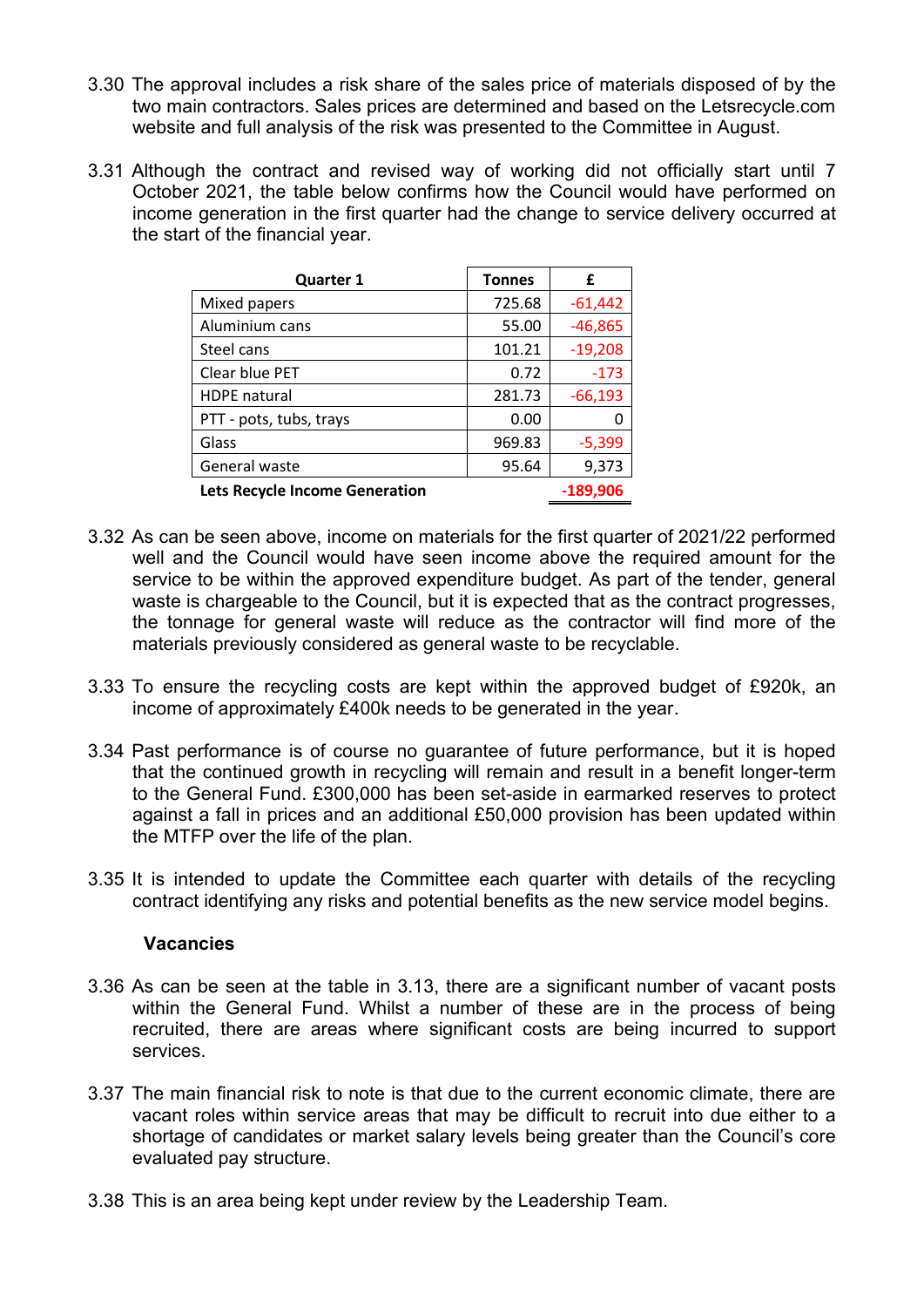### **Land Charges**

- 3.39 The Council has been in discussion with Lichfield District Council regarding the delivery of the service for some time.
- 3.40 Currently and as can be seen from the table at 3.13, there are full vacancies for the service as Lichfield are overseeing this area whilst the negotiations are underway. The cost of support from Lichfield is escalating month on month since the support began and on current estimates, is expected to be approximately £180k by March.
- 3.41 Alongside the costs from Lichfield, additional costs for computer licences have been incurred of £5k to access the new system which were unbudgeted.
- 3.42 Land searches however have increased during the year and there is expected to be a favourable outturn of approximately £14k on income.
- 3.43 Overall, whilst negotiations are ongoing and based on the current monitoring data, the Council is likely to incur costs of approximately £110k over the approved budget in 2021/22.

## **Housing Benefit**

- 3.44 The Council has an allowance for errors for awarding housing benefit incorrectly and generally keeps within this limit each year.
- 3.45 If errors are less than or equal to 0.48% of total benefit awarded, the Council is able to keep 100% of the benefit issued through the subsidy. If errors are between 0.49% and 0.54%, the Council retains 40% of the total error awarded.
- 3.46 In 2021/22, one particularly difficult claim has resulted in a benefit error of £15k going back to 2015. This now creates a risk to the overall error rate reported through the subsidy system. The Council has an error rate of around £40k per annum which is generally fully reclaimable, but this one large error could potentially put us above the 0.54% error rate in year.
- 3.47 The Benefits team is working on processes and is hopeful that they will still fall below the 0.54% error rate. If however this is not achieved, a reduction in subsidy of up to £60k could be seen in year which would be an unbudgeted General Fund cost.

# **COVID-19 Funding**

- 3.48 The Government has issued £490k of additional funding in quarter one to assist with additional expenditure due to the Pandemic.
- 3.49 During 2020/21, the Council received four tranches of funding for expenditure pressures totalling just over £1.4m. A carry forward of £181k into 2021/22 was approved as part of the outturn report in July 2021.
- 3.50 The following table shows the funding received, the carry forward from 2020/21 and the expected expenditure during 2021/22.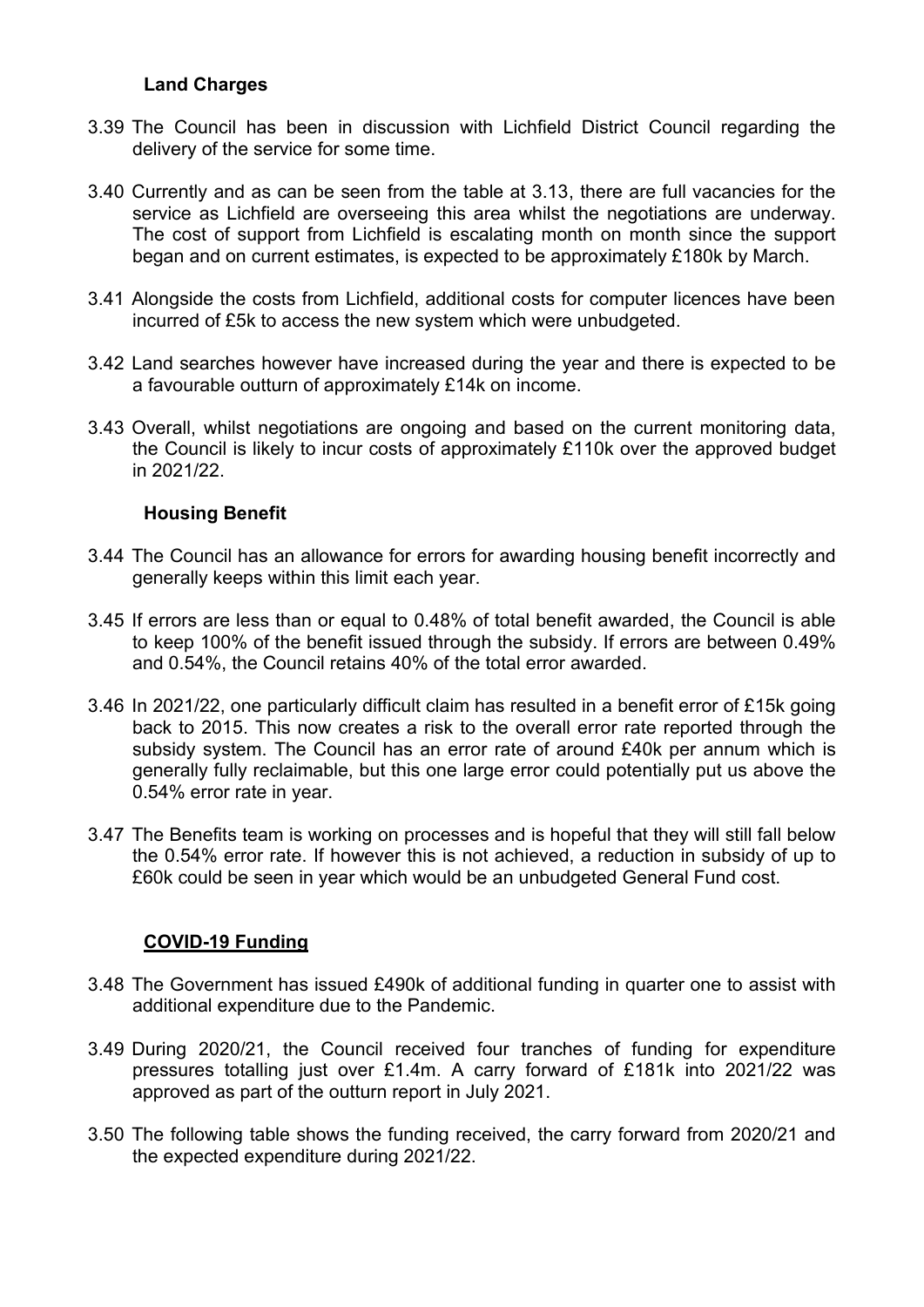|                                     | £          |
|-------------------------------------|------------|
| Bought Forward 2020/21              | $-181,218$ |
| Grant Payment Q1                    | -490,231   |
| <b>Total Funding</b>                | $-671,449$ |
| Agency                              | 86,255     |
| ICT and Home Working                | 59,761     |
| <b>Discretionary Grant Awards</b>   | 75,072     |
| <b>Recycling Costs</b>              | $-11,257$  |
| Overtime                            | 31,670     |
| Committee Sound System and Chairs   | 42,430     |
| Car Parking Deficit                 | 7,222      |
| <b>Kennelling Costs</b>             | 36,805     |
| <b>Bank Charges</b>                 | 5,970      |
| <b>Audit Fees</b>                   | 12,941     |
| <b>PPE</b>                          | 13,059     |
| <b>Election Costs</b>               | $-5,360$   |
| <b>Cleaning of Public Buildings</b> | 3,986      |
| <b>Vehicle Hire</b>                 | 8,979      |
| <b>Total Predicted Impact</b>       | 367,534    |
| <b>Remaining Funding</b>            | $-303,915$ |

- 3.51 Expenditure as noted above is a prediction of potential costs in 2021/22. It is assumed that agency and vehicle hire will continue until at least the year-end.
- 3.52 Costs for kennelling animals under the Animal Welfare Act are no longer being incurred as the court case has now been heard. The animals have been rehomed and therefore there will be no further costs to offset.
- 3.53 Overtime costs are being incurred for additional work related to the Business Grant schemes and Test and Trace. It is expected based on current data that these schemes will wind down by the Winter. In addition to the overtime, banking costs are being incurred for same day payments for the schemes. These are now being offset against the Covid funding.
- 3.54 The cleaning regime currently in place in Public Buildings is expected to continue for the remainder of the year and PPE expenditure is likely to remain at a higher level for at least the first two quarters.
- 3.55 Most employees are now set up to work from home where they are able to but there are still potentially areas of cost yet to be seen. This will be kept under review pending a decision on future working arrangements.
- 3.56 The Council set-aside £100k for discretionary grant purposes where businesses and charitable organisations did not qualify for a mandatory Business Grant. As at 30 September, £24,928 of this fund has been utilised. It is assumed that the remainder will be spent in year.
- 3.57 A larger deficit for car parking penalties than is usually incurred in 2020/21 has been charged to the Council after the Accounts have been concluded by the County Council. After analysis it is believed that the larger than normal deficit is due to the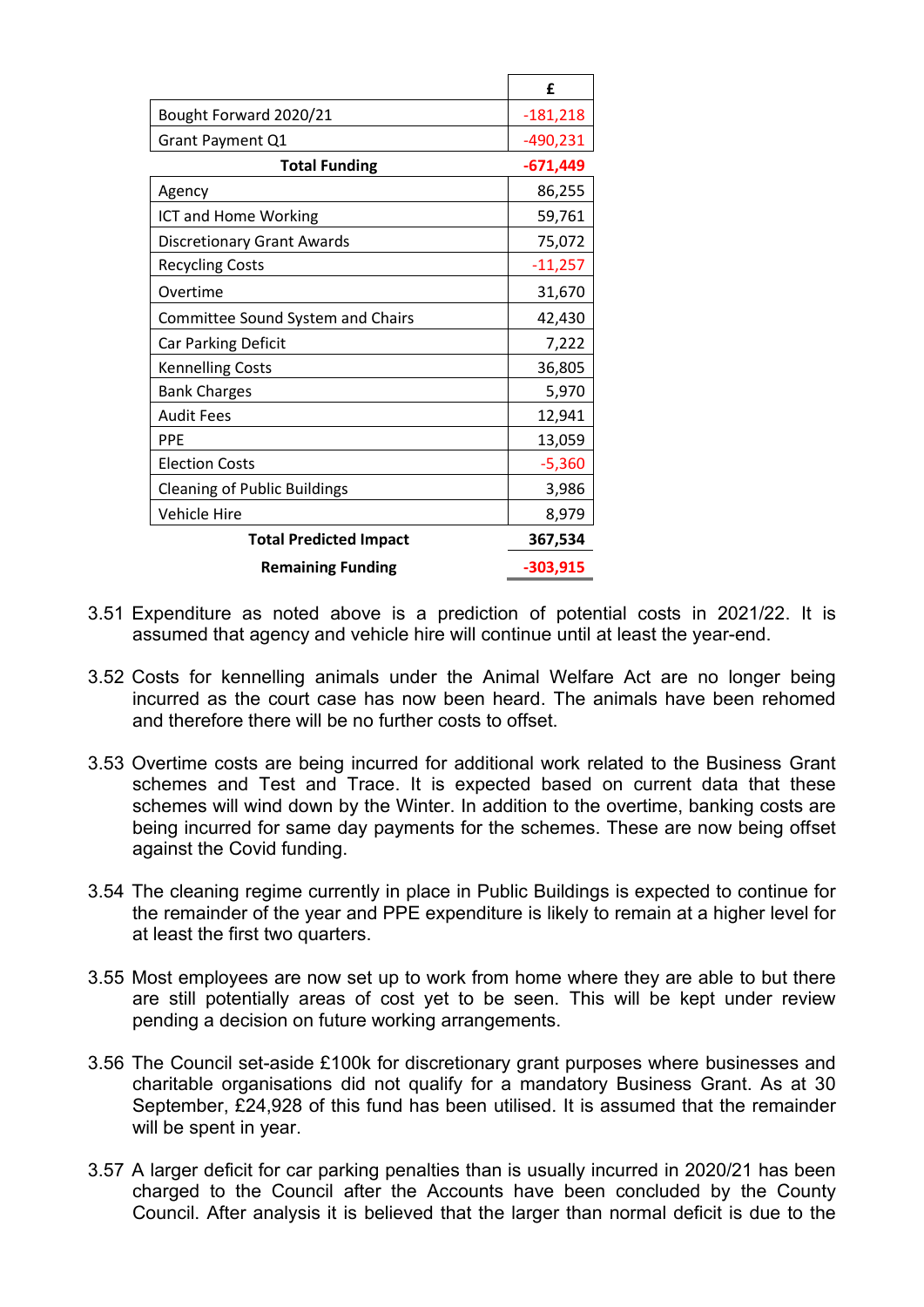lack of car parking across the District over the pandemic resulting in less parking fines being issued.

- 3.58 The Council has been notified of additional external audit fees in relation to increased work around the Council's going concern and valuations for the 2019/20 audit due to the COVID-19 pandemic.
- 3.59 A credit amount for Recycling is now sitting within the summary table due to an over accrual at the year-end for the contract. This in effect was a bigger draw down than required in 2020/21 and is to be rectified in 2021/22.
- 3.60 A credit has also been seen for Elections costs. These costs were expected to be funded by the additional COVID grant received by the Council during 2020/21 but the Council has since received a large grant for Election safety as noted earlier in the report.
- 3.61 Income losses are not yet included within the table. Analysis is continually being carried out and most of the losses are expected to be recouped by the year-end. Any shortfall on income that is directly related to the pandemic will be offset against the grant income at the year-end.

### **Core Grants and Funding**

3.62 The Council's central funding, besides Business Rates, is fixed for the year and is shown in the following table. **£** 

| 5,915,215  |
|------------|
| 3,779,996  |
| 519,414    |
| 3,381,517  |
| 124,054    |
| 13,720,196 |
|            |

- 3.63 The final amount retained for Business Rates will depend upon income and expenditure during the year, which includes provisions and any return from the Derbyshire Business Rates Pool.
- 3.64 Performance of the Pool is reported quarterly to all Derbyshire S151 Officers, but nothing has yet been reported on the second quarter performance. There is a risk due to the pandemic that the Business Rates position for authorities across Derbyshire and potential losses in income will be seen which will impact on better performing authorities. It is still unknown at this stage how the Council will be impacted in 2021/22.

### **4.0 Financial Implications**

4.1 Detailed in the report.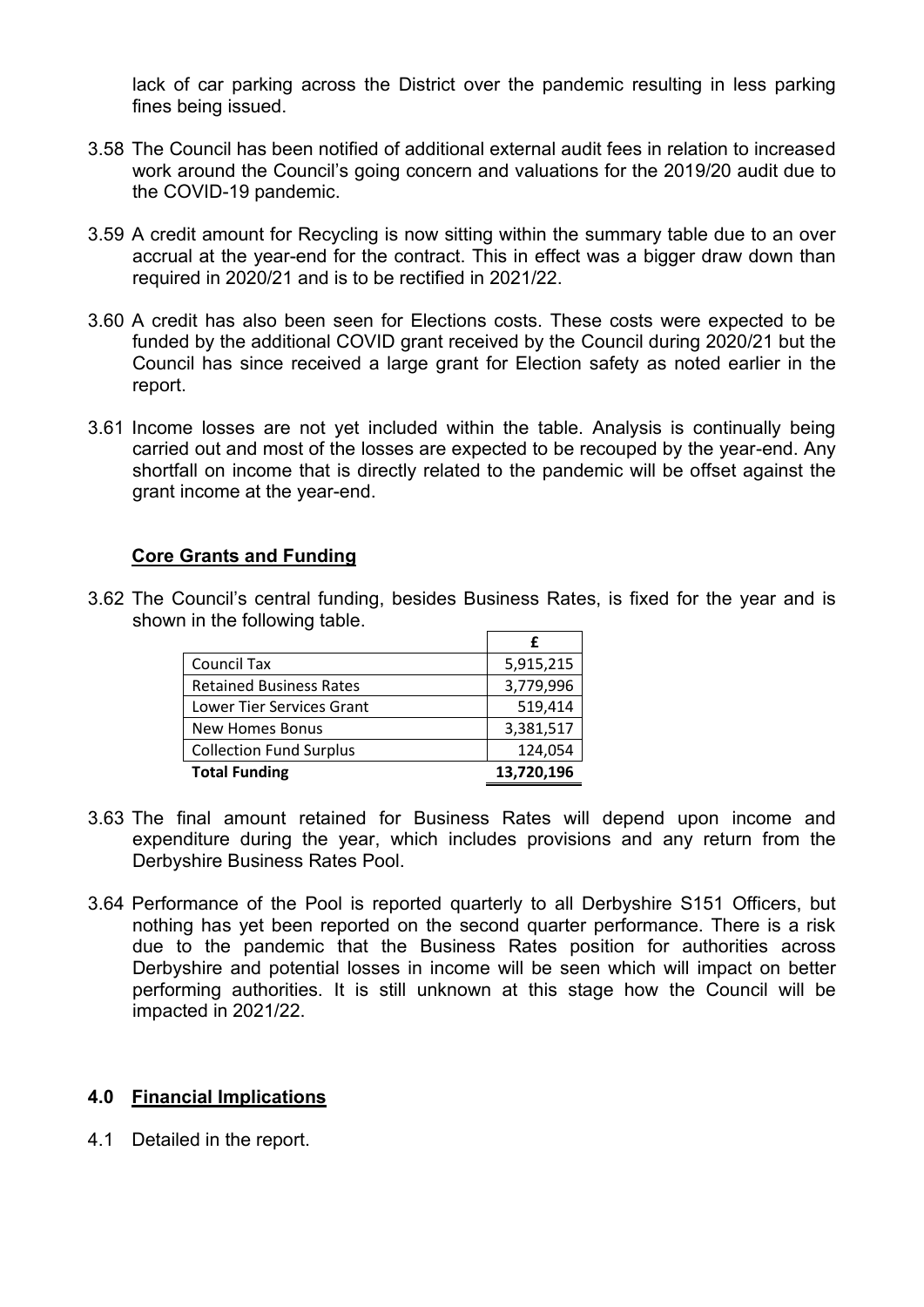# **5.0 Corporate Implications**

# **Employment Implications**

5.1 None.

# **Legal Implications**

5.2 None.

# **Corporate Plan Implications**

5.3 There are no specific targets within the Corporate Plan but ensuring sustainability of the Council's financial position enables services to deliver targets included with the Plan.

## **Risk Impact**

- 5.4 None.
- **6.0 Community Impact**

## **Consultation**

6.1 None.

# **Equality and Diversity Impact**

6.2 None.

# **Social Value Impact**

6.3 None.

# **Environmental Sustainability**

- 6.4 None.
- **7.0 Background Papers**
- 7.1 None.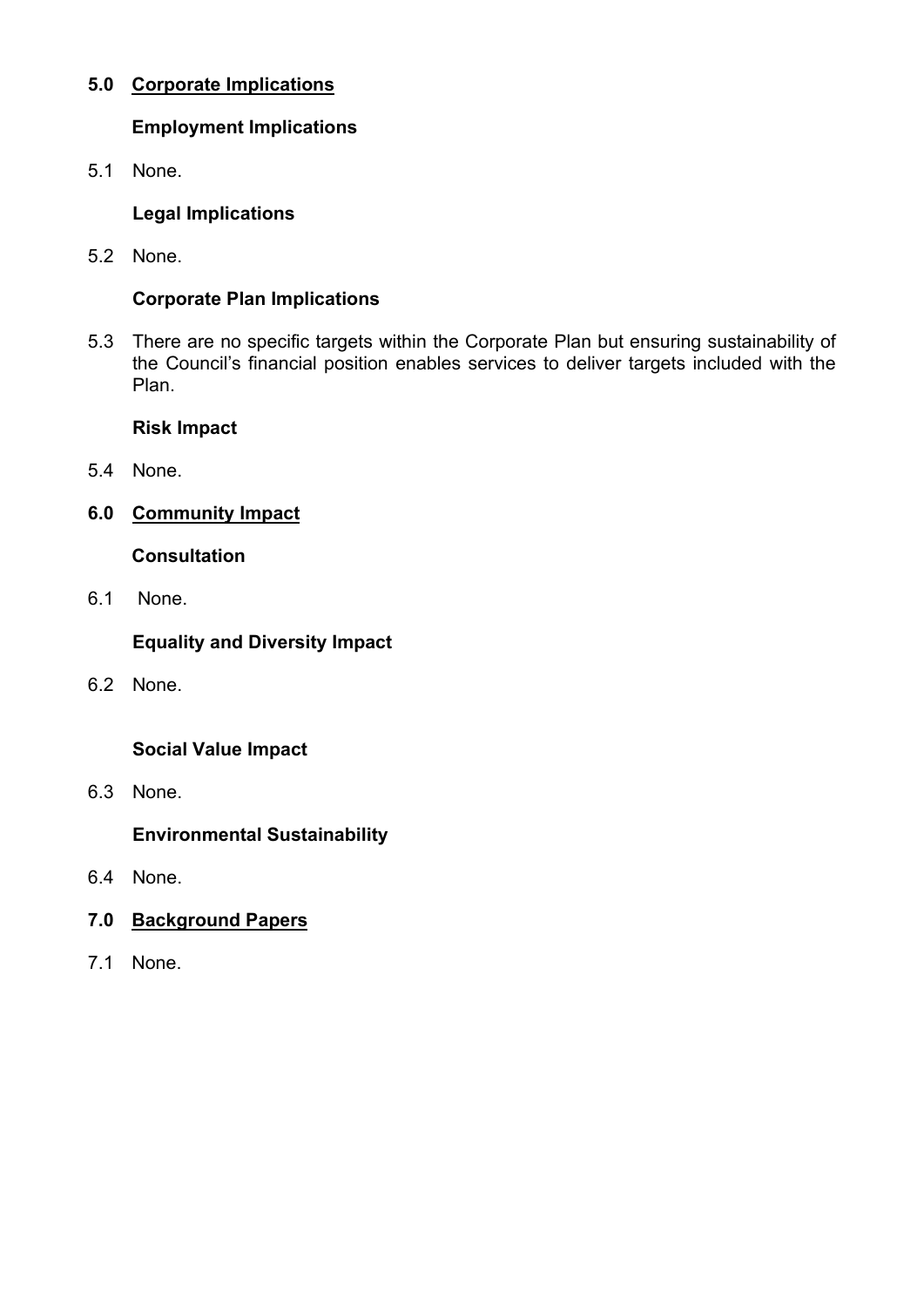#### **APPENDIX 1**

| <b>GENERAL FUND MEDIUM TERM FINANCIAL PLAN</b>                                      |              |              |              |              |              |              |  |  |  |  |
|-------------------------------------------------------------------------------------|--------------|--------------|--------------|--------------|--------------|--------------|--|--|--|--|
| <b>BUDGET &amp; PROJECTION as at NOVEMBER 2021</b>                                  |              |              |              |              |              |              |  |  |  |  |
| <b>Budget</b><br>Projection<br>Projection<br>Projection<br>Projection<br>Projection |              |              |              |              |              |              |  |  |  |  |
|                                                                                     | £            | £            | £            | £            | £            | £            |  |  |  |  |
|                                                                                     | 2021.22      | 2022.23      | 2023.24      | 2024.25      | 2025.26      | 2026.27      |  |  |  |  |
| <b>BASE BUDGET</b>                                                                  |              |              |              |              |              |              |  |  |  |  |
| Environmental & Development                                                         | 6,227,089    | 6,460,107    | 6,626,586    | 6,797,424    | 6,971,713    | 7,153,047    |  |  |  |  |
| Housing & Community                                                                 | 2,650,462    | 2,792,946    | 2,844,411    | 2,897,581    | 2,951,322    | 3,021,669    |  |  |  |  |
| Finance & Management                                                                | 6,038,722    | 6,198,526    | 6,366,623    | 6,536,299    | 6,707,819    | 6,881,426    |  |  |  |  |
| <b>Net Service Expenditure</b>                                                      | 14,916,273   | 15,451,579   | 15,837,621   | 16,231,304   | 16,630,853   | 17,056,142   |  |  |  |  |
| <b>Accounting Adjustments</b>                                                       |              |              |              |              |              |              |  |  |  |  |
| Reverse out Depreciation                                                            | $-1,435,413$ | $-1,435,413$ | $-1,435,413$ | $-1,435,413$ | $-1,435,413$ | $-1,435,413$ |  |  |  |  |
| Minimum Revenue Provision (MRP)                                                     | 181,932      | 174,654      | 167,668      | 160,962      | 154,523      | 148,342      |  |  |  |  |
| Voluntary Revenue Provision (VRP - Recycling Bins & Grove Active Zone)              | 75,891       | 20,556       | 20,556       | 1,639        | $\Omega$     |              |  |  |  |  |
|                                                                                     | 13,738,682   | 14,211,376   | 14,590,431   | 14,958,492   | 15,349,963   | 15,769,070   |  |  |  |  |
| <b>Add: Known Variations</b>                                                        |              |              |              |              |              |              |  |  |  |  |
| Vehicle Maintenance Plan (Tyres and Spare Parts)                                    | $\mathbf 0$  | 23,000       | 20,000       | 55,000       | 55,000       | 55,000       |  |  |  |  |
| Operational Services - Allocated Growth Excluded From Base Budget                   | 243,274      | 146,652      | 382,329      | 160,367      | 164,376      | 168,486      |  |  |  |  |
| <b>Growth Provision Drawdown</b>                                                    | $\Omega$     | 0            | $-172,294$   | 0            | 0            | $\Omega$     |  |  |  |  |
| Licensing Posts Regrade - approved July 2021                                        | 2,445        | 3,893        | 6,200        | 8,536        | 8,735        | 8,953        |  |  |  |  |
| PCI Compliance Reported January 2021                                                | 17,235       | 17,235       | 17,235       | 17,235       | 17,235       | 17,235       |  |  |  |  |
| Parish Concurrent Functions and Grants to Voluntary Bodies                          | 13,488       | 13,488       | 13,488       | 13,488       | 13,488       | 13,488       |  |  |  |  |
| Payroll Service Transfer Reported June 2021                                         | 32,376       | $-39,119$    | $-39,019$    | $-38,905$    | $-38,779$    | $-38,779$    |  |  |  |  |
| Local Plan Review                                                                   | 15,000       | 15,000       | $\mathbf{0}$ | $\Omega$     | $\Omega$     | $\Omega$     |  |  |  |  |
| <b>Potential Pay Award</b>                                                          | 151,173      | 154,952      | 158,826      | 162,797      | 166,867      | 171,038      |  |  |  |  |
| <b>Incremental Salary Increases</b>                                                 | 0            | 21,842       | 22,388       | 22,948       | 23,522       |              |  |  |  |  |
| Investment Income                                                                   | $\mathbf 0$  | 11,000       | 51,000       | 68,040       | 70,000       | 70,000       |  |  |  |  |
| Administration of Childcare Vouchers                                                | 1,750        | 1,750        | 1,750        | 1,750        | 1,750        | 1,750        |  |  |  |  |
| Temporary Posts, Rosliston and Grants                                               | $-16,447$    | $-100,298$   | $-86,943$    | $-95,844$    | $-80,410$    |              |  |  |  |  |
| Potential Cost of New Waste Disposal Site                                           | $\Omega$     | 47,560       | 49,938       | 52,435       | 55,057       | 57,809       |  |  |  |  |
| Potential Loss of Industrial Unit Income                                            | $\Omega$     | 190,000      | 190,000      | 190,000      | 190,000      | 190,000      |  |  |  |  |
| Pension Earmarked Reserve Drawdown                                                  | $-41,122$    | $-43,589$    | $-6,783$     | 0            | 0            |              |  |  |  |  |
| <b>District Election May 2023</b>                                                   | 0            | $\mathbf{0}$ | 125,000      | 0            | 0            | $\Omega$     |  |  |  |  |
| <b>TOTAL ESTIMATED SPENDING</b>                                                     | 14,157,854   | 14,674,743   | 15,323,547   | 15,576,339   | 15,996,803   | 16,484,051   |  |  |  |  |
| <b>Provisions</b>                                                                   |              |              |              |              |              |              |  |  |  |  |
| Provision for Employer's NIC on "off-payroll" payments                              | 10,000       | 10,000       | 10,000       | 10,000       | 10,000       | 10,000       |  |  |  |  |
| Contingent Sum - Growth                                                             | 32,630       | 160,000      | 105,000      | 143,254      | 143,144      | 113,144      |  |  |  |  |
| Waste and Recycling                                                                 | 50,000       | 50,000       | 50,000       | 50,000       | 50,000       | 50,000       |  |  |  |  |
| <b>TOTAL PROJECTED SPENDING</b>                                                     | 14,250,484   | 14,894,743   | 15,488,547   | 15,779,593   | 16,199,947   | 16,657,195   |  |  |  |  |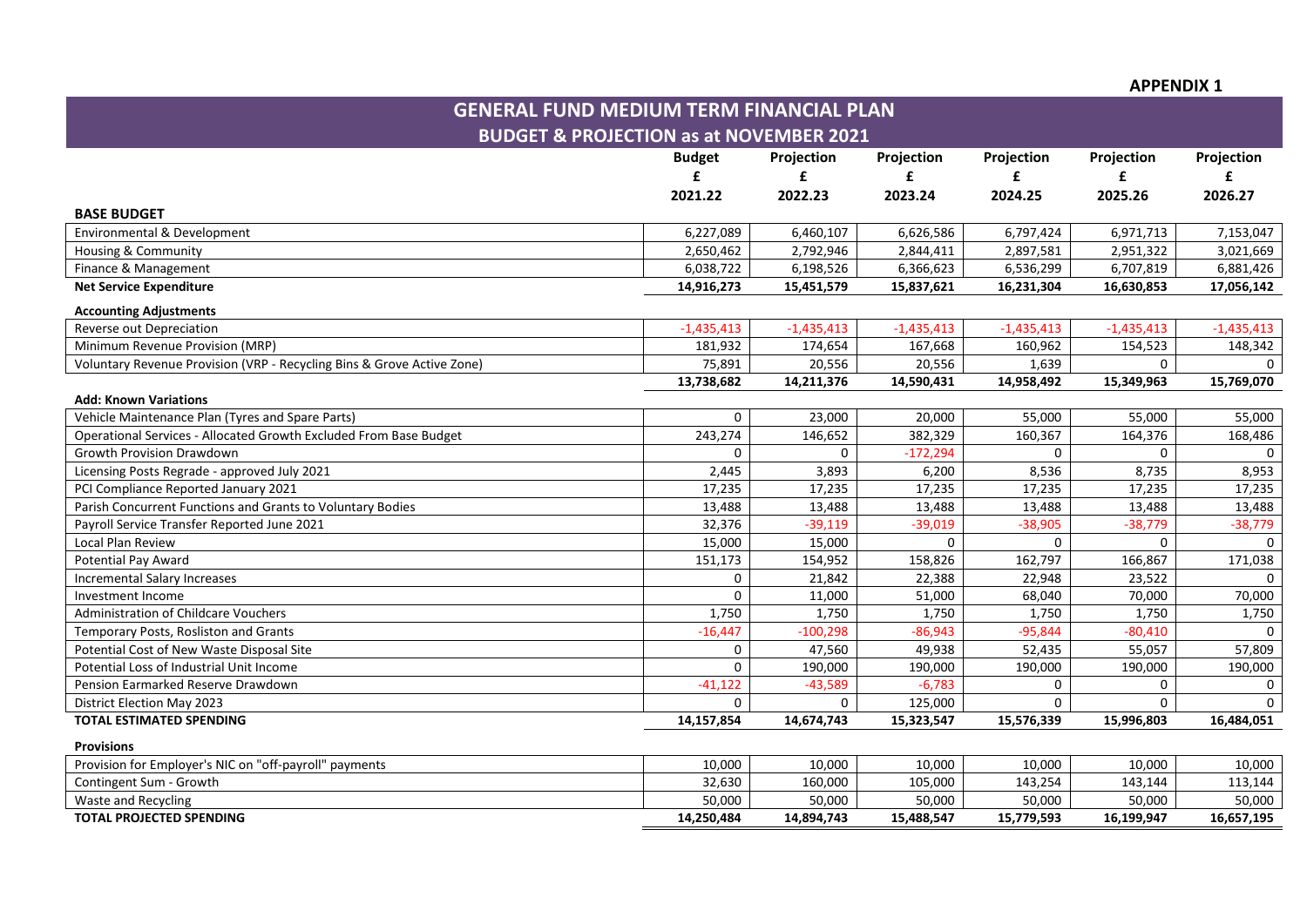# **GENERAL FUND MEDIUM TERM FINANCIAL PLAN BUDGET & PROJECTION as at NOVEMBER 2021 Proposed Budget Projection Projection Projection Projection Projection £ £ £ £ £ £ 2021.22 2022.23 2023.24 2024.25 2025.26 2026.27 FINANCING**  Business Rates Retention -3,779,996 -3,779,996 -3,779,996 -3,779,996 -3,779,996 -3,779,996 Lower Tier Services Grant Allocation -519,414 -519,414 -519,414 -2,388,033 -3,159,592 -2,843,633 -2,559,270 -2,559,270 -2,559,270 -2,559,270 -2,559,270 -2,559,270 -2,559,270 -2,559,270 -3,159,270 -3,559,270 -2,559,270 -2,5 New Homes Bonus -3,381,517 | -1,122,625 | 0 | 0 | 0 Council Tax Income -5,915,215 -6,158,100 -6,412,322 -6,687,869 -6,980,282 -7,281,557 **Core Spending Power -13,596,142 -13,448,754 -13,351,910 -13,311,498 -13,319,548 -13,620,822** Add Estimated Collection Fund Surplus - Council Tax -124,054 -55,000 -55,000 -55,000 -55,000 -55,000 **TOTAL FINANCING -13,720,196 -13,503,754 -13,406,910 -13,366,498 -13,374,548 -13,675,822 Revenue Surplus (-) / Deficit 530,289 1,390,989 2,081,637 2,413,095 2,825,399 2,981,373 Capital Contributions**  Melbourne Sports Park Drainage 166,020 0 0 0 0 0 IT and Digital Strategy 166,000 | 160,000 | 160,000 | 166,500 | 173,000 Purchase of Town Centre Land 44.335 | 0 | 0 | 0 Community Partnership Scheme 264,853 0 0 0 0 0 Rosliston Forestry Centre - Play Project 50,000 0 0 0 0 0 Asset Replacement and Renewal Fund 355,000 355,000 357,000 356,000 355,000 355,000 355,000 355,000 355,000 355,000 **TOTAL CAPITAL CONTRIBUTION 1,049,208 517,000 516,000 515,000 521,500 528,000 TOTAL GENERAL FUND DEFICIT 1,579,497 1,907,989 2,597,637 2,928,095 3,346,899 3,509,373 GENERAL FUND RESERVE BALANCE**

| Balance b/fwd                 | -13.193.524 | $-11,614,027$ | 9,706,039    | 7,108,402 | -4.180.307 | $-833,408$ |
|-------------------------------|-------------|---------------|--------------|-----------|------------|------------|
| Revenue Surplus (-) / Deficit | 530.289     | 1,390,989     | 2,081,637    | 2,413,095 | 2,825,399  | 2,981,373  |
| <b>Capital Contributions</b>  | 1,049,208   | 517,000       | 516.000      | 515,000   | 521,500    | 528,000    |
| Balance c/fwd                 | -11.614.027 | -9,706,039    | $-7,108,402$ | 4,180,307 | -833,408   | 2,675,965  |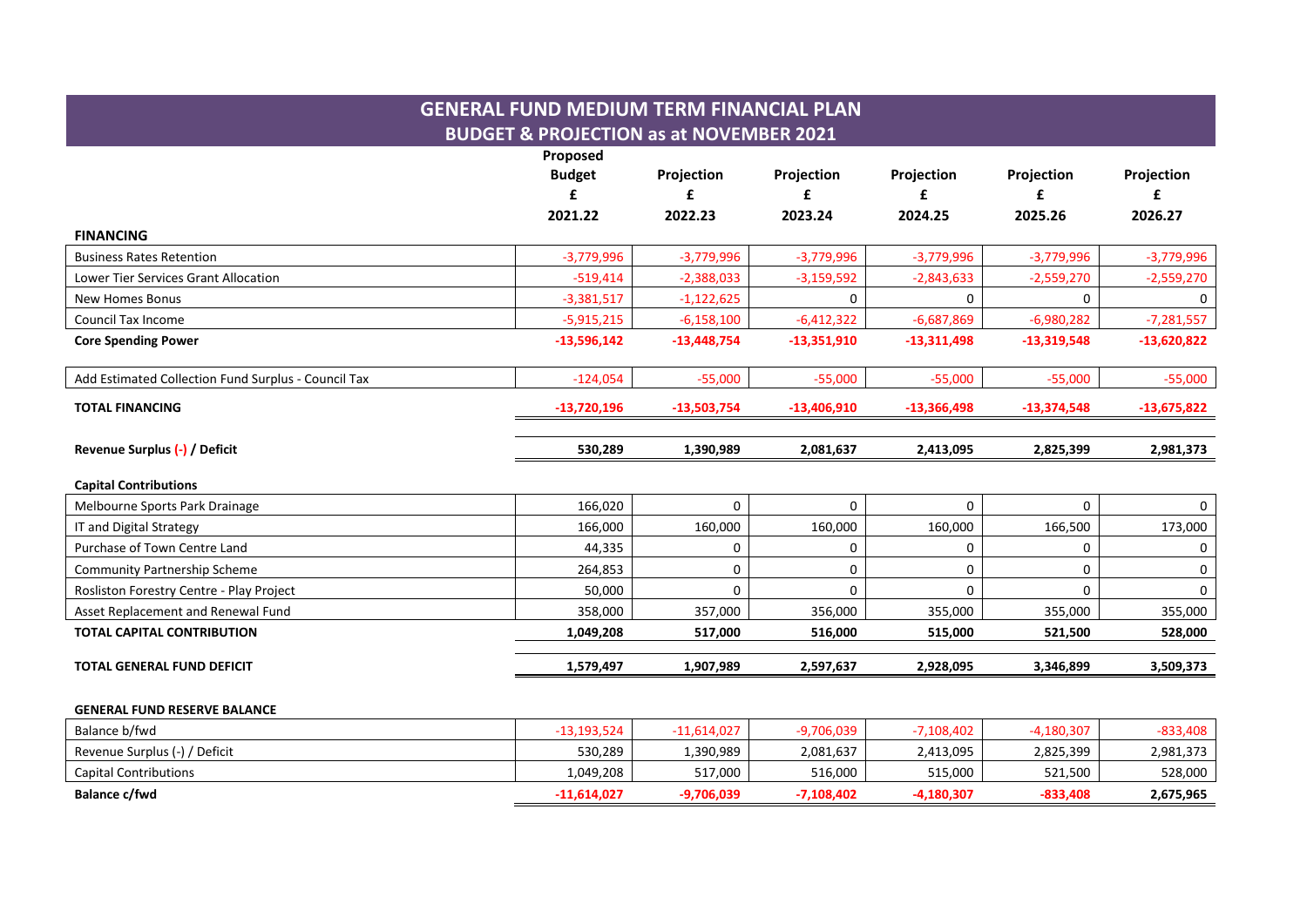# **ENVIRONMENTAL & DEVELOPMENT SERVICES - BUDGET MONITORING SEPTEMBER 2021**

#### **SUMMARY OF PERFORMANCE**

|                                           |               |               |            | <b>RESERVES</b> |              |                                                                                     |
|-------------------------------------------|---------------|---------------|------------|-----------------|--------------|-------------------------------------------------------------------------------------|
|                                           |               | Projected     |            |                 | General      |                                                                                     |
|                                           | <b>Budget</b> | <b>Actual</b> | Variance   | Earmarked       | <b>Fund</b>  |                                                                                     |
|                                           | £             | £             | £          | £               | £            |                                                                                     |
| Tourism Policy, Marketing & Development   | 61,071        | 61,071        | 0          |                 | $\mathbf{0}$ |                                                                                     |
| Promotion and Marketing of the Area       | 273,252       | 272,849       | 403        |                 | 403          | Fav pay £53k, subsistence £1k; adv agency £54k                                      |
| <b>Community Development</b>              | 10,027        | 10,027        | -0         |                 | $-0$         |                                                                                     |
|                                           |               |               |            |                 |              |                                                                                     |
| <b>ECONOMIC DEVELOPMENT</b>               | 344,350       | 343,947       | 403        | 0               | 403          |                                                                                     |
| <b>Food Safety</b>                        | 81,771        | 79,394        | 2,378      |                 | 2,378        | Fav pay £8k; adv agency £6k                                                         |
| <b>Pollution Reduction</b>                | 410,289       | 393,282       | 17,007     |                 | 17,007       | Fav pay £12k, consultancy income £5k                                                |
| Pest Control                              | 15,752        | 11,280        | 4,472      |                 | 4,472        | Fav pay £4k                                                                         |
| <b>Public Health</b>                      | $\Omega$      |               | -0         |                 | $-0$         |                                                                                     |
| <b>Public Conveniences</b>                | 30,367        | 30,486        | $-119$     |                 | $-119$       |                                                                                     |
| <b>Community Safety (Safety Services)</b> | 173,485       | 183,122       | $-9,637$   |                 | $-9,637$     | Adv pay £10k                                                                        |
| <b>Environmental Education</b>            | 95,721        | 95,568        | 153        | 153             | 0            |                                                                                     |
| <b>Welfare Services</b>                   | 1,800         | 1,800         | 0          |                 | 0            |                                                                                     |
| <b>ENVIRONMENTAL SERVICES</b>             | 809,185       | 794,931       | 14,254     | 153             | 14,101       |                                                                                     |
|                                           |               |               |            |                 |              |                                                                                     |
| Environmental Maintenance (Other Roads)   | $-70,557$     | $-70,557$     | 0          |                 | $\mathbf{0}$ |                                                                                     |
| <b>Public Transport</b>                   | 29,001        | 23,549        | 5,452      |                 | 5,452        | No contract cleaning of bus shelters                                                |
| Off-Street Parking                        | 103,357       | 103,356       | 0          |                 | 0            |                                                                                     |
|                                           |               |               |            |                 |              |                                                                                     |
| <b>HIGHWAYS &amp; PARKING</b>             | 61,801        | 56,348        | 5,453      | 0               | 5,453        |                                                                                     |
|                                           |               |               |            |                 |              |                                                                                     |
| <b>Local Land Charges</b>                 | $-3,539$      | 106,453       | $-109,992$ |                 | $-109,992$   | Fav pay £61k, fee income £14k; adv Lichfield support<br>£180k, software licence £5k |
| Licensing                                 | 1,973         | 20,579        | $-18,606$  |                 | $-18,606$    | Fav pay £10k; adv agency £24k, fee income £5k                                       |
| <b>LICENSING &amp; LAND CHARGES</b>       | $-1,566$      | 127,031       | $-128,598$ | 0               | $-128,598$   |                                                                                     |
|                                           |               |               |            |                 |              |                                                                                     |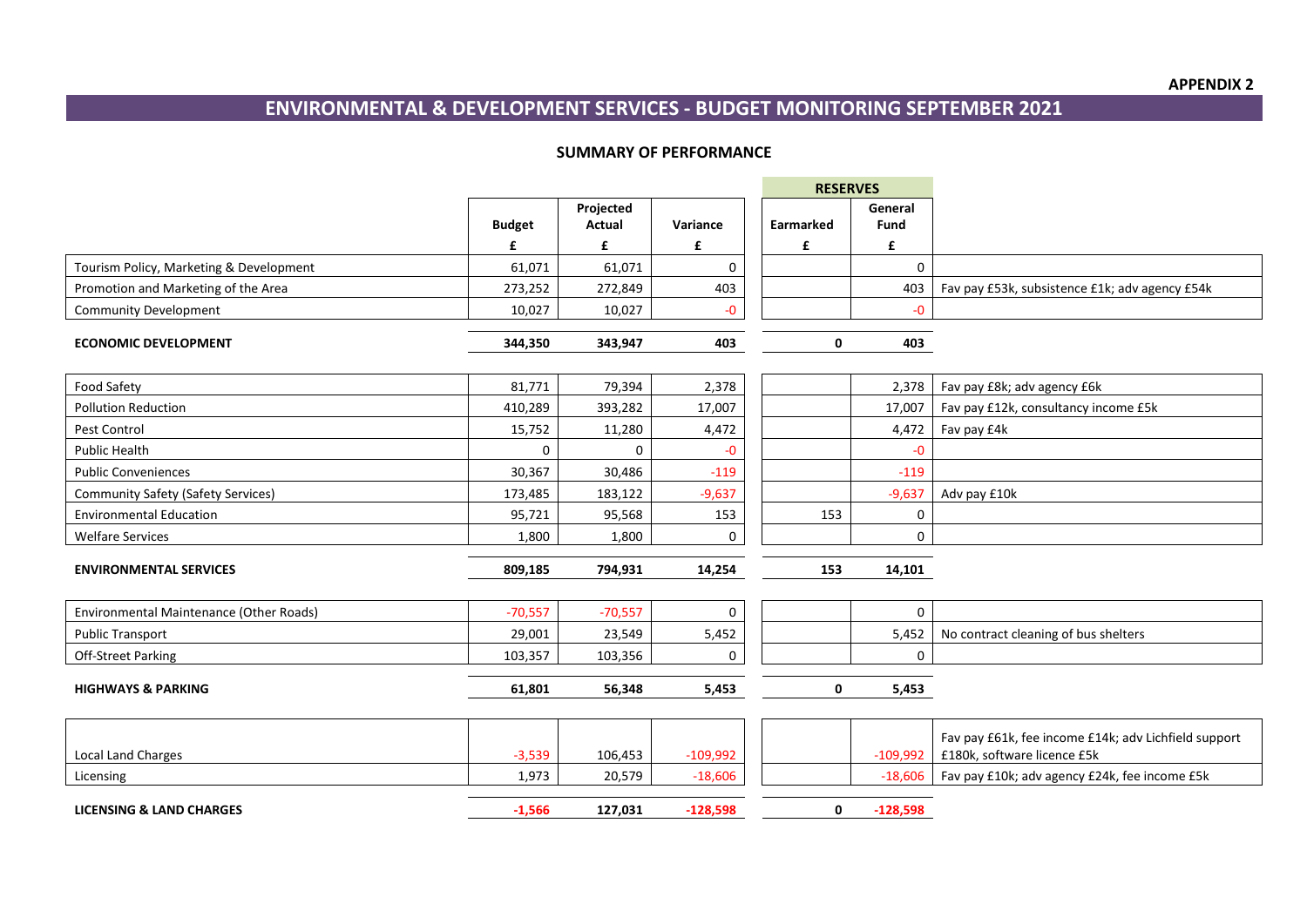| <b>Emergency Planning and Works</b>           | 16,000    | 19,772     | $-3,772$  |        | $-3,772$  | Emergency works fire in Hilton                                                                                                           |
|-----------------------------------------------|-----------|------------|-----------|--------|-----------|------------------------------------------------------------------------------------------------------------------------------------------|
| <b>Building Regulations</b>                   | 35,200    | 35,200     | -0        |        | -0        |                                                                                                                                          |
| Dealing with Development Control Applications | 281,178   | 138,923    | 142,255   | 33,000 | 109,255   | Fav pay £80k, fee income £200k (20% fee to be<br>earmarked); adv agency £136k, staff advertising £2k                                     |
| <b>Structure and Local Planning</b>           | 313,807   | 288,431    | 25,376    |        | 25,376    | Fav pay £15k, grants £10k                                                                                                                |
| <b>Street Name &amp; Numbering</b>            | $-7,556$  | $-7,496$   | $-60$     |        | $-60$     |                                                                                                                                          |
| <b>PLANNING</b>                               | 638,628   | 474,830    | 163,798   | 33,000 | 130,798   |                                                                                                                                          |
| <b>Grounds Maintenance</b>                    | 653,399   | 613,825    | 39,573    |        | 39,573    | Fav pay £39k                                                                                                                             |
| Countryside Recreation & Management           | $\Omega$  | $\Omega$   | 0         |        | 0         |                                                                                                                                          |
| Street Cleansing (not chargeable to highways) | 540,678   | 512,012    | 28,665    | 17,948 | 10,717    | Fav pay £67k; adv agency £51k, bins and sacks £5k                                                                                        |
| <b>STREET SCENE</b>                           | 1,194,076 | 1,125,838  | 68,239    | 17,948 | 50,291    |                                                                                                                                          |
|                                               |           |            |           |        |           |                                                                                                                                          |
| <b>Household Waste Collection</b>             | 1,745,163 | 1,778,799  | $-33,637$ |        | $-33,637$ | Fav pay £30k, DCC contribution £40k, extra collections<br>£10k; adv agency £30k, vehicle hire £84k                                       |
| <b>Trade Waste Collection</b>                 | $-99,563$ | $-109,661$ | 10,098    |        | 10,098    | Fav fee income £10k, disposal costs £10k; adv bins &<br>sacks £10k                                                                       |
| Recycling                                     | 450,835   | 447,648    | 3,187     |        | 3,187     | Fav DCC contribution £100k, pay £330k; adv agency<br>£390k, vehicle parking £12k, recycling calendars £13k,<br>legal support tender £12k |
| <b>Direct Services Central Admin</b>          | 323,206   | 320,191    | 3,015     |        | 3,015     | Fav pay £81k; adv agency £78k                                                                                                            |
| <b>Transport Services</b>                     | 760,974   | 794,699    | $-33,726$ |        | $-33,726$ | Fav pay £16k; adv fuel £20k, spare parts £30k                                                                                            |
| <b>WASTE &amp; TRANSPORT</b>                  | 3,180,615 | 3,231,677  | $-51,062$ | 0      | $-51,062$ |                                                                                                                                          |
|                                               | 6,227,089 | 6,154,602  | 72,487    | 51,101 | 21,386    |                                                                                                                                          |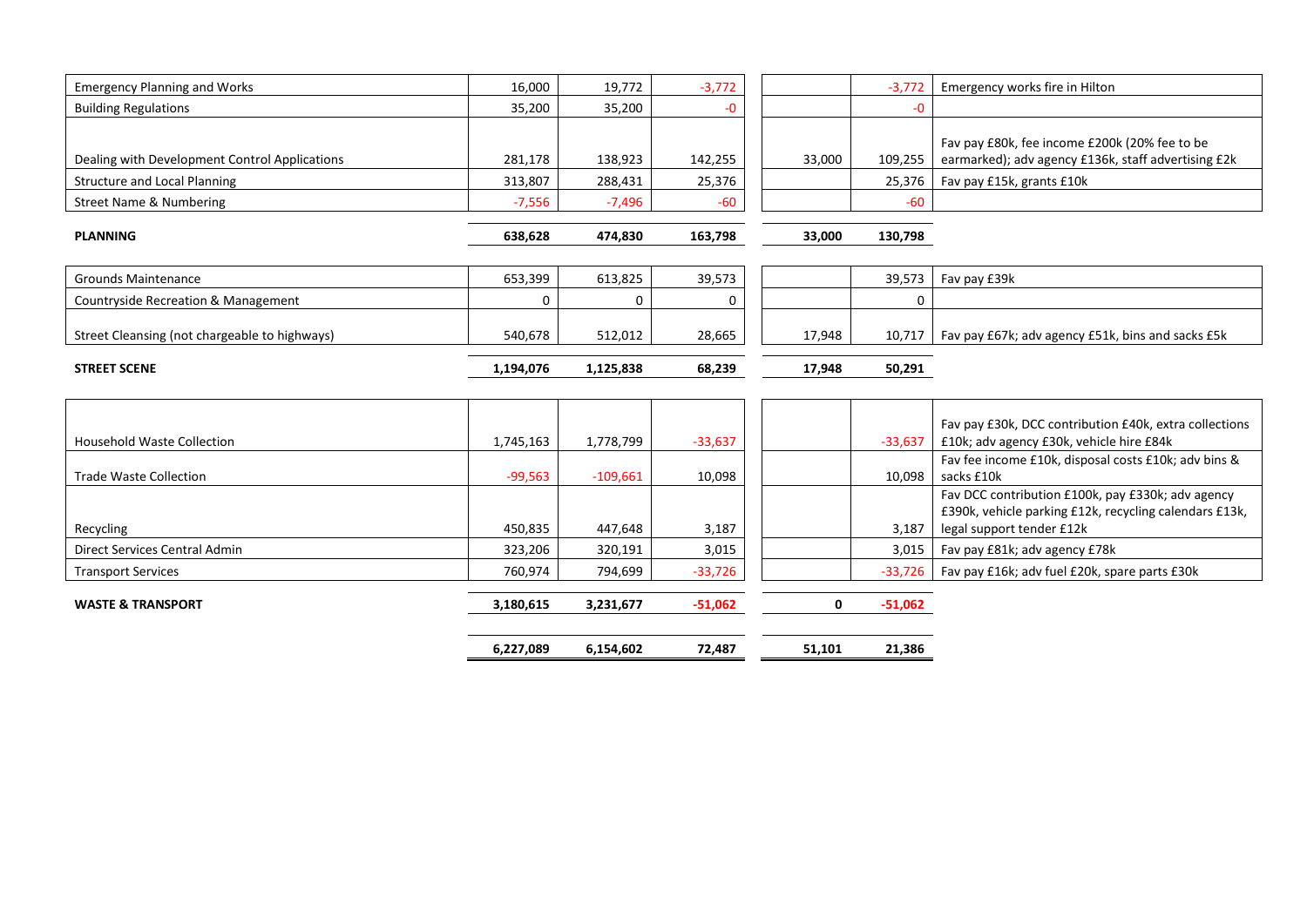# **HOUSING & COMMUNITY SERVICES - BUDGET MONITORING SEPTEMBER 2021**

#### **SUMMARY OF PERFORMANCE**

<u> The Common Section of the Common Section of the Common Section of the Common Section of the Common Section of</u>

|                                                         |               |                     |           | <b>RESERVES</b> |                 |                                              |
|---------------------------------------------------------|---------------|---------------------|-----------|-----------------|-----------------|----------------------------------------------|
|                                                         | <b>Budget</b> | Projected<br>Actual | Variance  | Earmarked       | General<br>Fund |                                              |
|                                                         | £             | £                   | £         | £               | £               |                                              |
| General Grants, Bequests & Donations                    | 300,510       | 300,509             | 0         |                 | 0               |                                              |
| <b>Community Centres</b>                                | 210,725       | 255,101             | $-44,376$ | $-46,800$       | 2,424           | Fav pay £12k; adv agency £5k, fee income £5k |
| <b>Community Safety (Crime Reduction)</b>               | 129,952       | 71,202              | 58,750    | 58,750          | $\mathbf 0$     |                                              |
| <b>Defences Against Flooding</b>                        | 56,237        | 60,094              | $-3,857$  |                 | $-3,857$        | Adv flooding works across district           |
| <b>Market Undertakings</b>                              | 878           | 1,181               | $-303$    |                 | $-303$          | Adv trade waste                              |
| <b>Village Halls</b>                                    | $-0$          | -0                  | 0         |                 | 0               |                                              |
| <b>COMMUNITY DEVELOPMENT &amp; SUPPORT</b>              | 698,302       | 688,088             | 10,214    | 11,950          | $-1,736$        |                                              |
| Arts Development & Support                              | 15,040        | 15,015              | 25        |                 | 25              |                                              |
| <b>Events Management</b>                                | 115,668       | 115,426             | 241       |                 | 241             |                                              |
| Midway Community Centre                                 | 13,066        | 18,770              | $-5,704$  |                 | $-5,704$        | Adv fee income due to covid and extension    |
| <b>Stenson Fields Community Centre</b>                  | 9,216         | 9,175               | 42        |                 | 42              |                                              |
| <b>RECREATIONAL ACTIVITIES</b>                          | 152,990       | 158,386             | $-5,397$  | 0               | $-5,397$        |                                              |
| Melbourne Assembly Rooms                                | $-1,668$      | $-1,688$            | 20        |                 | 20              |                                              |
| Get Active in the Forest                                | 31,175        | 34,021              | $-2,846$  | $-2,846$        | -0              |                                              |
| Sports Development & Community Recreation               | 171,118       | $-37,785$           | 208,903   | 208,903         | $\mathbf 0$     |                                              |
| Indoor Sports & Recreation Facilities                   | 537,233       | 535,205             | 2,028     |                 | 2,028           | Fav utility over accrual 20/21               |
| <b>Outdoor Sports &amp; Recreation Facilities (SSP)</b> | $\mathbf 0$   | $-111,720$          | 111,721   | 111,720         | 0               |                                              |
| Play schemes                                            | 19,950        | 6,422               | 13,528    | 13,528          | -0              |                                              |
| LEISURE CENTRES & COMMUNITY FACILITIES                  | 757,807       | 424,455             | 333,353   | 331,305         | 2,048           |                                              |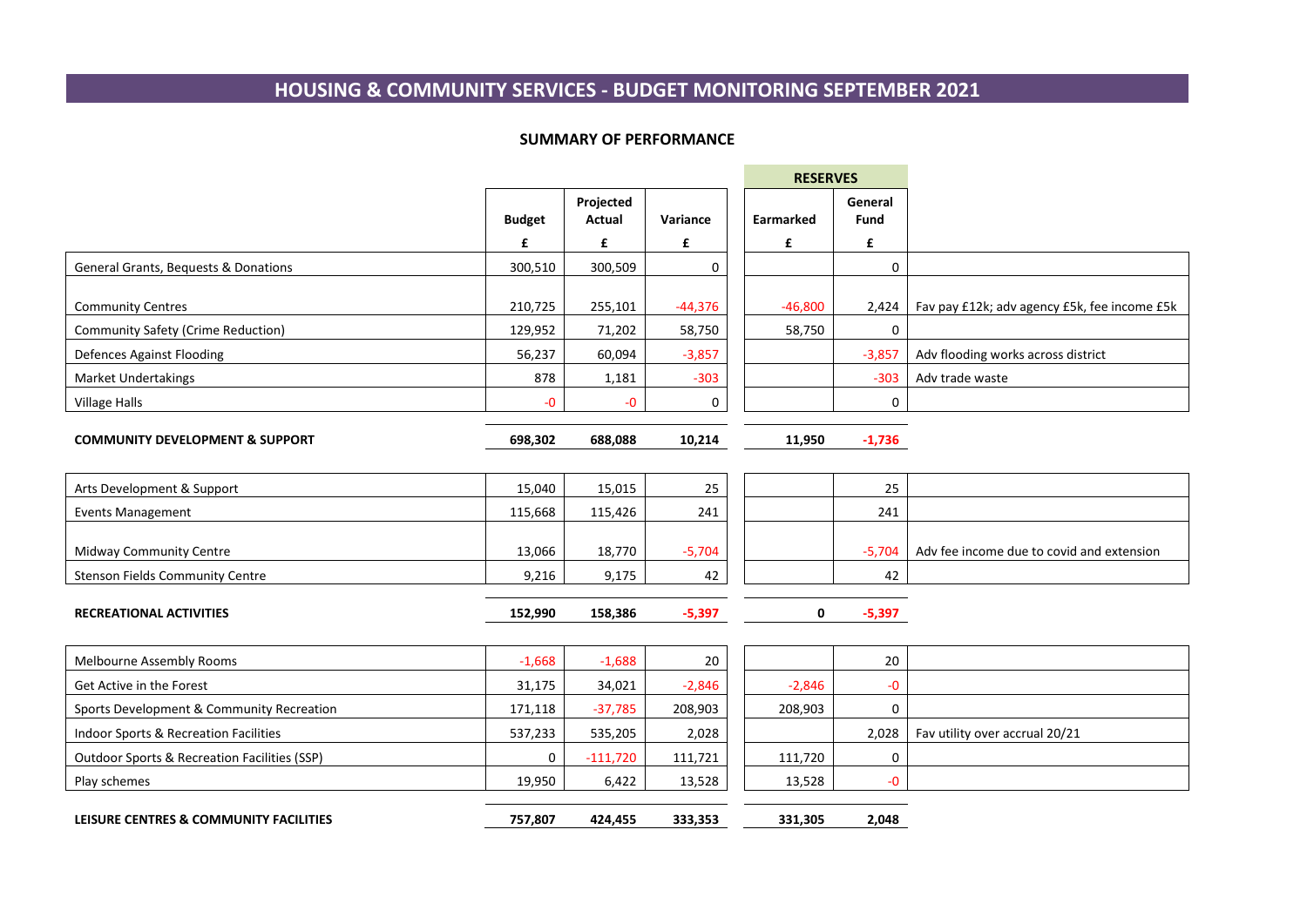| Allotments                                        | $-1,091$  | $-1,075$  | $-16$    |         | $-16$              |                                                                           |
|---------------------------------------------------|-----------|-----------|----------|---------|--------------------|---------------------------------------------------------------------------|
|                                                   |           |           |          |         |                    | Fav pay £21k, car park income £10k, log cabin                             |
| <b>Rosliston Forestry Centre</b>                  | 249,137   | 243,164   | 5,973    |         | 5,973              | income £8k; adv agency £13k, FE contribution<br>£20k                      |
| Cemeteries                                        | 18,950    | 18,454    | 496      |         | 496                |                                                                           |
| Closed Churchyards                                | 7,241     | 13,371    | $-6,130$ |         | $-6,130$           | Adv reactive tree works                                                   |
| Parks and Open Spaces                             | 303,035   | 303,035   | 0        |         | $\Omega$           | Fav pay £120k; adv agency £110k, grant<br>income £3k, tree consultant £7k |
| <b>PARKS &amp; OPEN SPACES</b>                    | 577,272   | 576,948   | 324      |         | $\mathbf 0$<br>324 |                                                                           |
|                                                   |           |           |          |         |                    |                                                                           |
| <b>Housing Standards</b>                          | 93,369    | 91,272    | 2,097    |         | 2,097              | Fav fixed penalties £4k; adv staff advertising<br>£2k                     |
| <b>Housing Strategy</b>                           | 97,880    | 97,304    | 576      |         | 576                | Fav pay £1k                                                               |
| Administration of Renovation & Improvement Grants | 50,298    | 49,331    | 967      |         | 967                | Fav pay £1k                                                               |
| Bed / Breakfast Accommodation                     | 6,500     | 3,934     | 2,566    | 2,566   | $-0$               |                                                                           |
| <b>Pre-tenancy Services</b>                       | 190,421   | 58,433    | 131,989  | 131,989 | $-0$               |                                                                           |
| Other Housing Support Costs (GF)                  | 25,623    | 33,177    | $-7,554$ |         | $-7,554$           | Adv comp maintenance crossover in charges<br>for upgrade £8k              |
| <b>PRIVATE SECTOR HOUSING</b>                     | 464,091   | 333,451   | 130,640  | 134,555 | $-3,915$           |                                                                           |
|                                                   | 2,650,462 | 2,181,328 | 469,134  | 477,810 | $-8,676$           |                                                                           |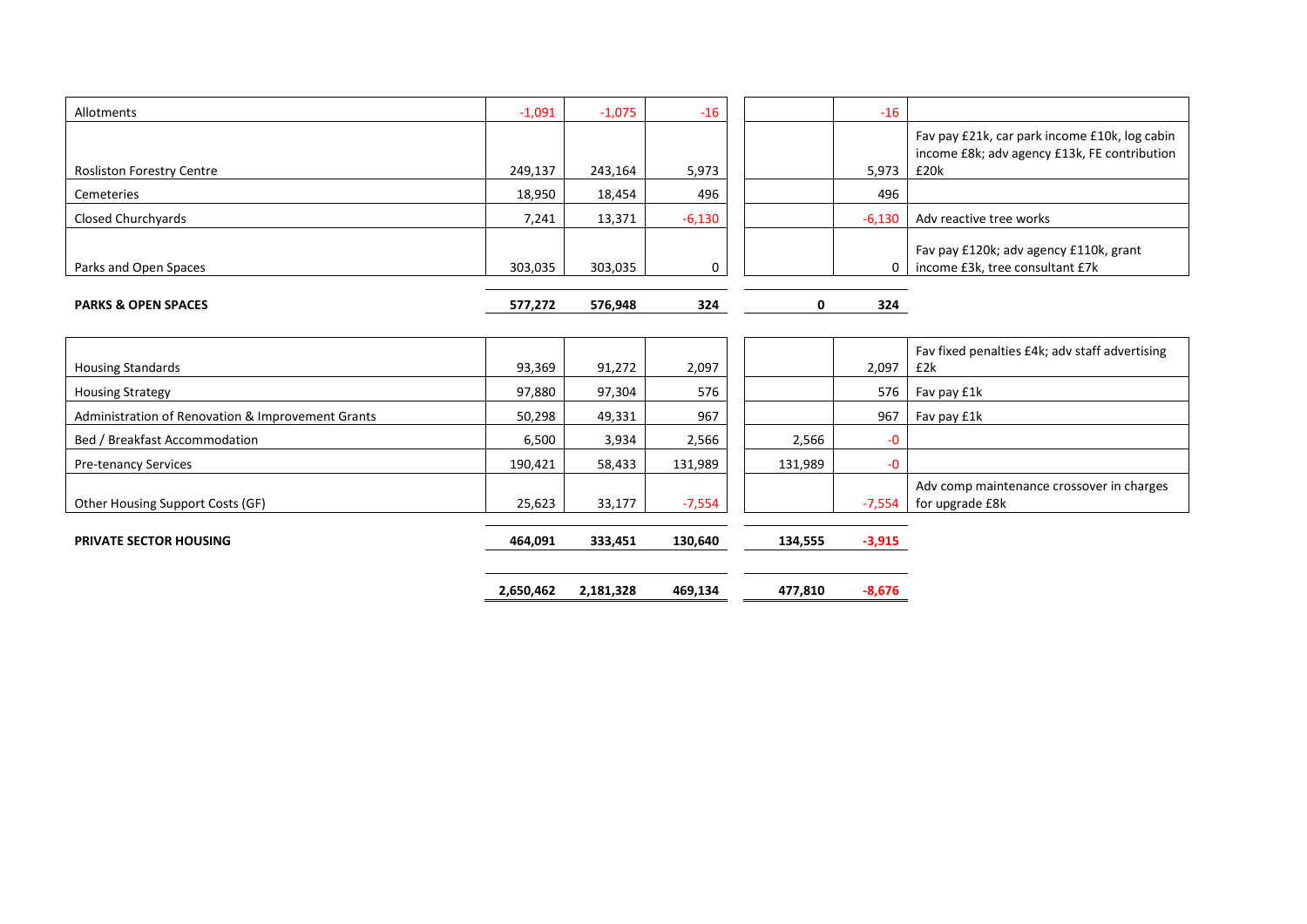# **FINANCE & MANAGEMENT - BUDGET MONITORING SEPTEMBER 2021**

#### **SUMMARY OF PERFORMANCE**

المستدر

|                                        |               |                            |           | <b>RESERVES</b> |                        |                                                                            |
|----------------------------------------|---------------|----------------------------|-----------|-----------------|------------------------|----------------------------------------------------------------------------|
|                                        | <b>Budget</b> | Projected<br><b>Actual</b> | Variance  | Earmarked       | General<br><b>Fund</b> |                                                                            |
|                                        | £             | £                          | £         | £               | £                      |                                                                            |
| <b>Business Change</b>                 | 98,042        | 98,231                     | $-189$    |                 | $-189$                 | Fav pay £4k, training £2k; adv agency £6k                                  |
| <b>Digital Services</b>                | 153,559       | 151,658                    | 1,901     |                 | 1,901                  | Fav printing £2k                                                           |
| Caretaking                             | 135,993       | 126,414                    | 9,579     |                 | 9,579                  | Fav pay £17k; adv agency £2k, void clean £5k                               |
| Senior Management                      | 445,826       | 462,508                    | $-16,682$ |                 | $-16,682$              | Adv HoS recruitment £17k                                                   |
| <b>Financial Services</b>              | 387,047       | 371,761                    | 15,285    |                 | 15,285                 | Fav prof fees £38k; adv pay £23k                                           |
| <b>Internal Audit</b>                  | 109,307       | 114,805                    | $-5,499$  |                 | $-5,499$               | Adv Inflation                                                              |
| <b>Merchant Banking Services</b>       | 61,200        | 71,101                     | $-9,901$  |                 | $-9,901$               | Adv increased banking transactions £10k                                    |
| <b>ICT Support</b>                     | 732,555       | 725,607                    | 6,948     | 20,826          | $-13,878$              | Adv mobile phones £7k, land lines £7k                                      |
| Legal Services                         | 264,534       | 226,454                    | 38,080    |                 | 38,080                 | Fav pay £69k; adv agency £22k, staff advertising £5k,<br>legal support £4k |
| Performance & Policy                   | 36,720        | 36,710                     | 10        |                 | 10                     |                                                                            |
| Personnel/HR                           | 361,327       | 348,345                    | 12,982    | 4,946           | 8,036                  | Fav pay £15k; adv medical fees £4k, recruitment<br>expenses £3k            |
| Communications                         | 75,667        | 70,444                     | 5,223     |                 | 5,223                  | Fav pay £10k; consultancy support £5k                                      |
| <b>Customer Services</b>               | 492,308       | 470,586                    | 21,722    |                 | 21,722                 | Fav pay £20k; stationary £2k                                               |
| Health & Safety                        | 48,073        | 44,958                     | 3,114     |                 | 3,114                  | Fav pay £3k                                                                |
| Admin Offices & Depot                  | 632,236       | 646,473                    | $-14,237$ | $-19,000$       | 4,763                  | Fav utilities £5k                                                          |
| Protective Clothing                    | 28,819        | 28,545                     | 274       |                 | 274                    |                                                                            |
| Procurement                            | 12,149        | 12,124                     | 24        |                 | 24                     |                                                                            |
| <b>CENTRAL SUPPORT SERVICES</b>        | 4,075,360     | 4,006,725                  | 68,635    | 6,772           | 61,863                 |                                                                            |
| Democratic Representation & Management | 85,473        | 57,177                     | 28,296    |                 | 28,296                 | Fav pay £29k; Cllr investigations £1k                                      |
| Corporate Management                   | 64,458        | 83,506                     | $-19,048$ |                 | $-19,048$              | PWC vision reform                                                          |
| Corporate Finance Management           | 37,437        | 29,869                     | 7,569     |                 | 7,569                  | PSAA audit rebate                                                          |
| <b>Elected Members</b>                 | 347,401       | 339,220                    | 8,181     |                 |                        | 8,181   Fav allows £5k, room hire £1k, mileage £2k                         |

**CORPORATE & DEMOCRATIC COSTS 534,770 509,771 24,998 0 24,998**